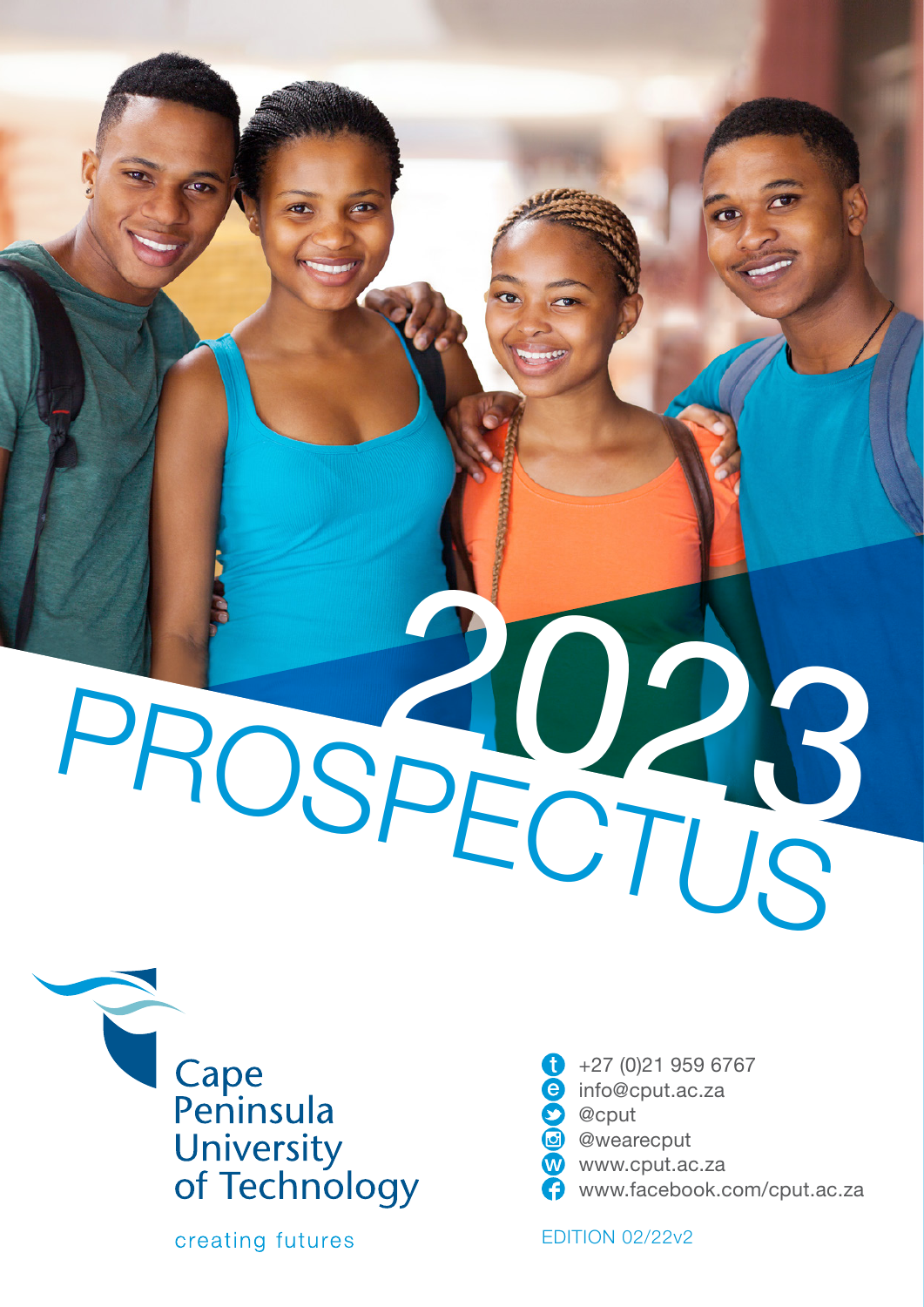



# What can you study with your subject combinations?

Here's a guide to navigating through this brochure.



# Do you hold a National Senior Certificate (NSC)?

Find your subjects by scanning this code:





Please note that some of the qualifications listed here may be replaced by HEQSF aligned qualifications and the admission requirements may therefore differ between the existing qualification and the HEQSF aligned qualification.

Visit our website www.cput.ac.za for updates

Please consult the CPUT website or the respective faculty for updated information.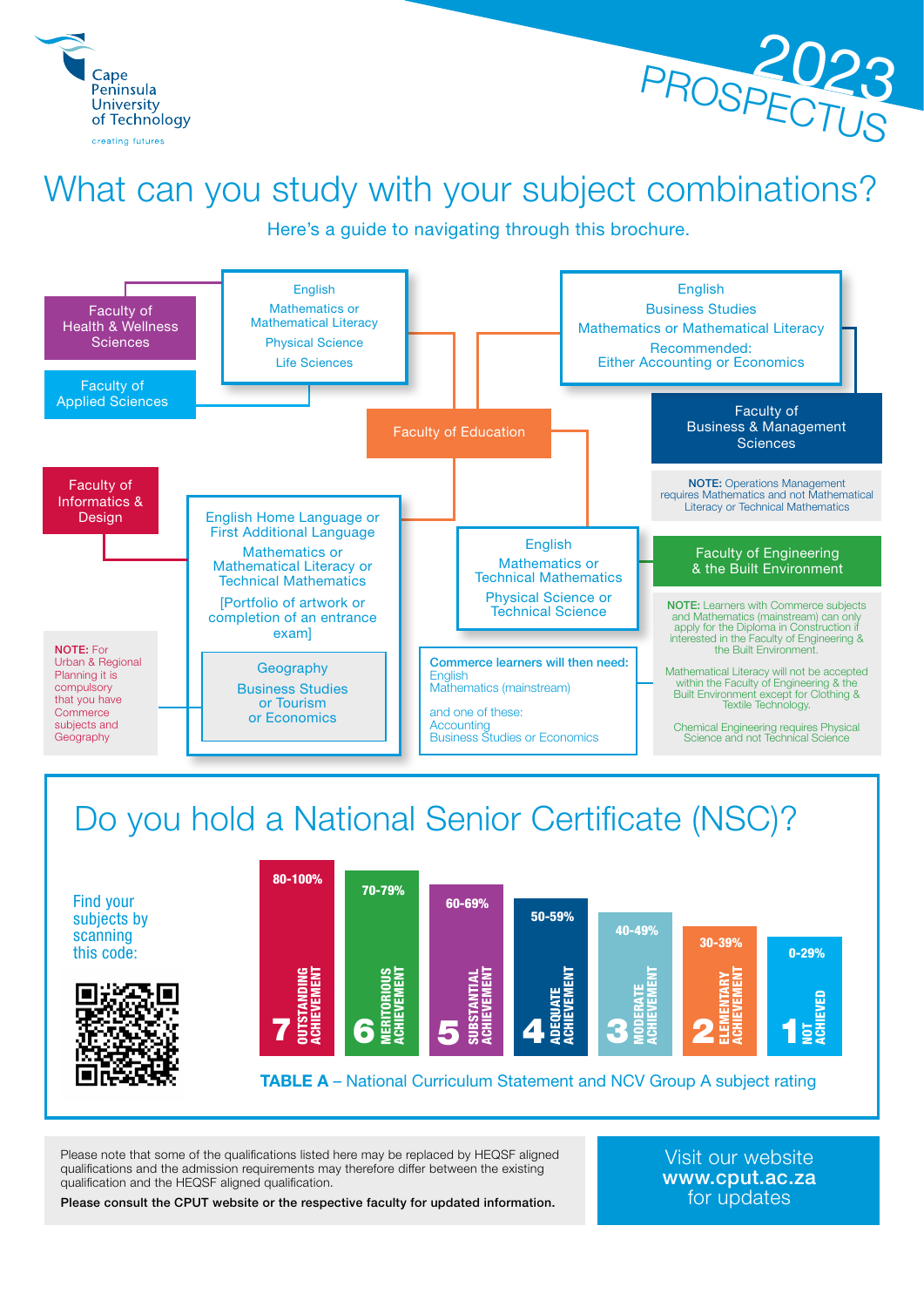



# CALCULATING THE APS SCORE

NOTE: Life Orientation cannot be used for any of the calculations.

You have to meet the individual subject admission requirements for the qualification. In addition, you also have to meet the minimum Admissions Point Score (APS) scores using the method that applies to the qualification you are applying for.

# METHOD 1: Best of six subjects

The APS is calculated using the percentage score for the 6 highest scoring subjects including those required subjects such as Mathematics, Physical Science, and English, but excluding Life Orientation and adding up all the raw scores, and dividing by 10.

For example:

| <b>SUBJECT</b>     | <b>PERCENTAGE</b>    | <b>CALCULATION</b> |
|--------------------|----------------------|--------------------|
| English            | 57%                  | 57                 |
| <b>Mathematics</b> | 55%                  | 55                 |
| Subject 3          | 50%                  | 50                 |
| Subject 4          | 54%                  | 54                 |
| Subject 5          | 43%                  | 43                 |
| Subject 6          | 45%                  | 45                 |
| APS score (min)    | $304 \div 10 = 30.4$ |                    |

# METHOD 3: Double Maths and Accounting, plus English and the 3 next best subjects

The APS is calculated using the doubling the percentage score for Mathematics and Accounting, and then adding the 4 next best subjects (excluding Life Orientation), then dividing by 10.

For example:

# METHOD 2: Double Maths and Science plus English and the next best subject

The APS is calculated using the percentage score for the required subjects such as Mathematics, Physical Sciences, English and a 4th highest subject, but excluding Life Orientation. Multiply the marks for Mathematics and Physical Sciences by 2 and add up all the raw scores, then divide by 10.

# For example:

| <b>SUBJECT</b>          | <b>PERCENTAGE</b> | <b>CALCULATION</b>   |  |  |  |  |
|-------------------------|-------------------|----------------------|--|--|--|--|
| English                 | 57%               | 57                   |  |  |  |  |
| Mathematics             | 55% x 2           | 110                  |  |  |  |  |
| <b>Physical Science</b> | $50\% \times 2$   | 100                  |  |  |  |  |
| Subject 4               | 54%               | 54                   |  |  |  |  |
| APS score (min)         |                   | $321 \div 10 = 32.1$ |  |  |  |  |

| <b>SUBJECT</b>     | <b>PERCENTAGE</b>    | <b>CALCULATION</b> |  |  |  |
|--------------------|----------------------|--------------------|--|--|--|
| English            | 57%                  | 57                 |  |  |  |
| <b>Mathematics</b> | 55% x 2              | 110                |  |  |  |
| Accounting         | 62% x 2              | 124                |  |  |  |
| Subject 4          | 54%                  | 54                 |  |  |  |
| Subject 5          | 48%                  | 48                 |  |  |  |
| Subject 6          | 65%                  | 65                 |  |  |  |
| APS score (min)    | $458 \div 10 = 45.8$ |                    |  |  |  |

Find your subjects by scanning this code:

# Do you hold a National Certificate (Vocational)?

If you hold a National Certificate (Vocational) and would like to apply to study in the Faculties of Business & Management Sciences or Engineering, you have to meet the following requirements:

National Certificate (Vocational) Level 4 issued by the Council for General and Further Education and Training and compliance with the language requirements of CPUT

Language requirements for Business & Management Sciences and Engineering courses

You may be required to write proficiency tests as part of the admission requirements

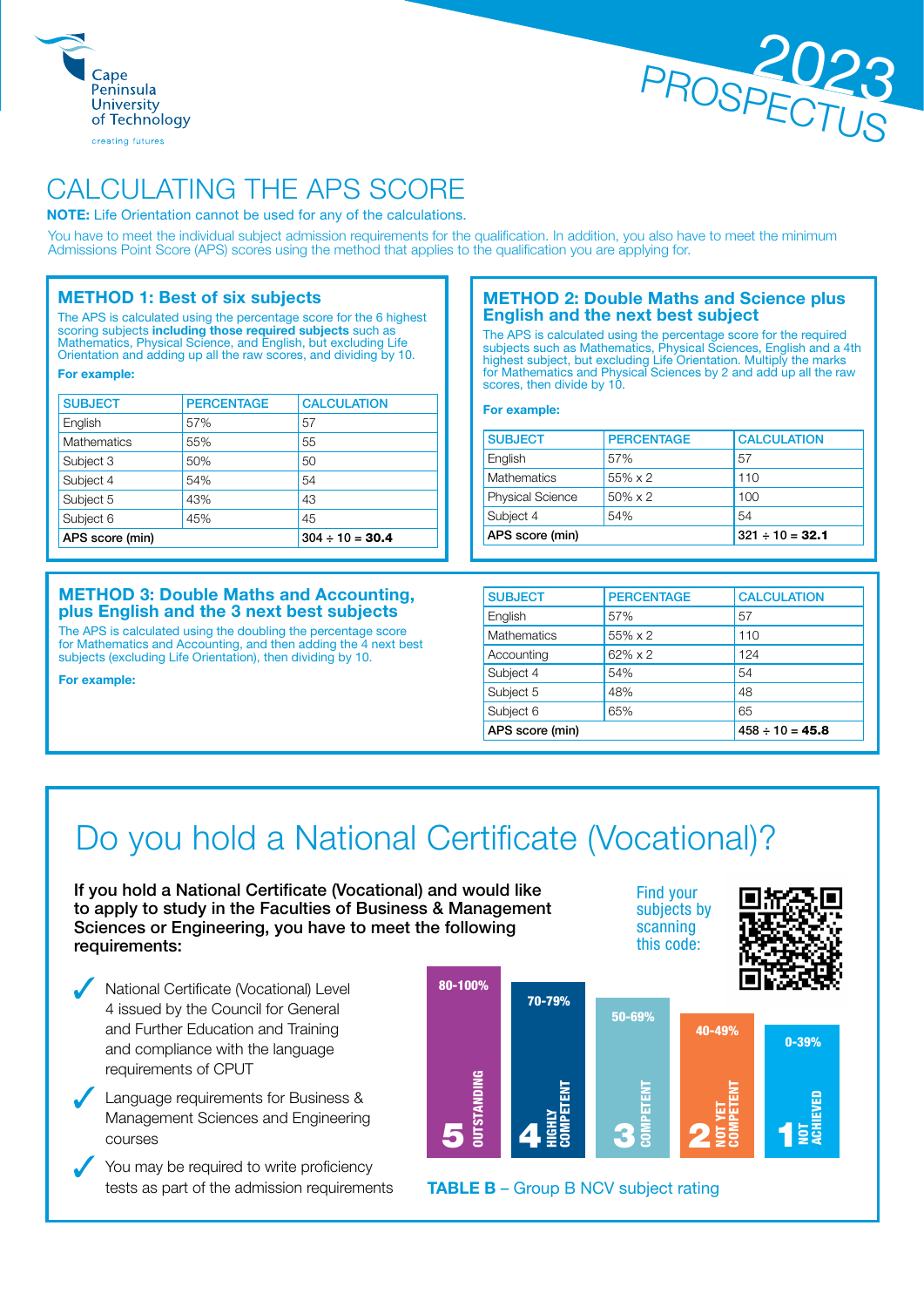



# **MANUAL** APPLICATIONS



All applications must be submitted online (unless otherwise indicated on the CPUT website).

# No manual (hard copy) application will be considered.

Please note: a non-refundable application fee will be applicable.

# THERE ARE 7 STEPS FOR APPLYING MANUALLY (via a printed application form)



Choose a qualification

- 
- Complete an application form
- 3 Gather your documents (i.e. certified copies less than 3 months old) including SAQA evaluation certificate
- - Fill in the application form
	- Pay the application fee
- 6 Hand deliver or post your form and certified copies of documents to to the campus where the programme is offered: District Six/ Bellville/ Mowbray/ Wellington **Campuses**
- Follow-up and get your admission status via the online application tracking system by visiting www. cput.ac.za/study/track



# KEEP CHECKING THE CPUT WEBSITE FOR WHEN 2023 APPLICATIONS OPEN

# **ONLINE** APPLICATIONS



All applications must be submitted online (unless otherwise indicated on the CPUT website).

# THERE ARE 5 STEPS FOR APPLYING ONLINE



ONLINE **APPLICATIONS** ARE FREE Choose your qualification by consulting this brochure or

Gather your documents (i.e. certified copies less than 3 months old)

- 3 Download the online applications guide available on our website for information on how to apply online
- 4 Complete your application online by visiting www.cput.ac.za/study/apply
- 5 Follow-up and get your admission status via the online application tracking system by visiting www.cput.ac.za/study/track





# KEEP CHECKING THE CPUT WEBSITE FOR 2023 APPLICATION CLOSING DATES

Recognition of Prior Learning (RPL) applicants

Architectural Technology, Fashion Design, Visual Communication Design, Interior Design, Product Design and Jewellery Design & Manufacture

Bachelor of Nursing

# 31 AUGUST 2022

International applicants

Non-SA citizens; SA citizens with International qualifications

# 30 SEPTEMBER 2022

South African citizens i.e. refugees, individuals with permanent SA Residency status; Undergraduate programmes, including Advanced Diploma programmes NOT closing on 31 August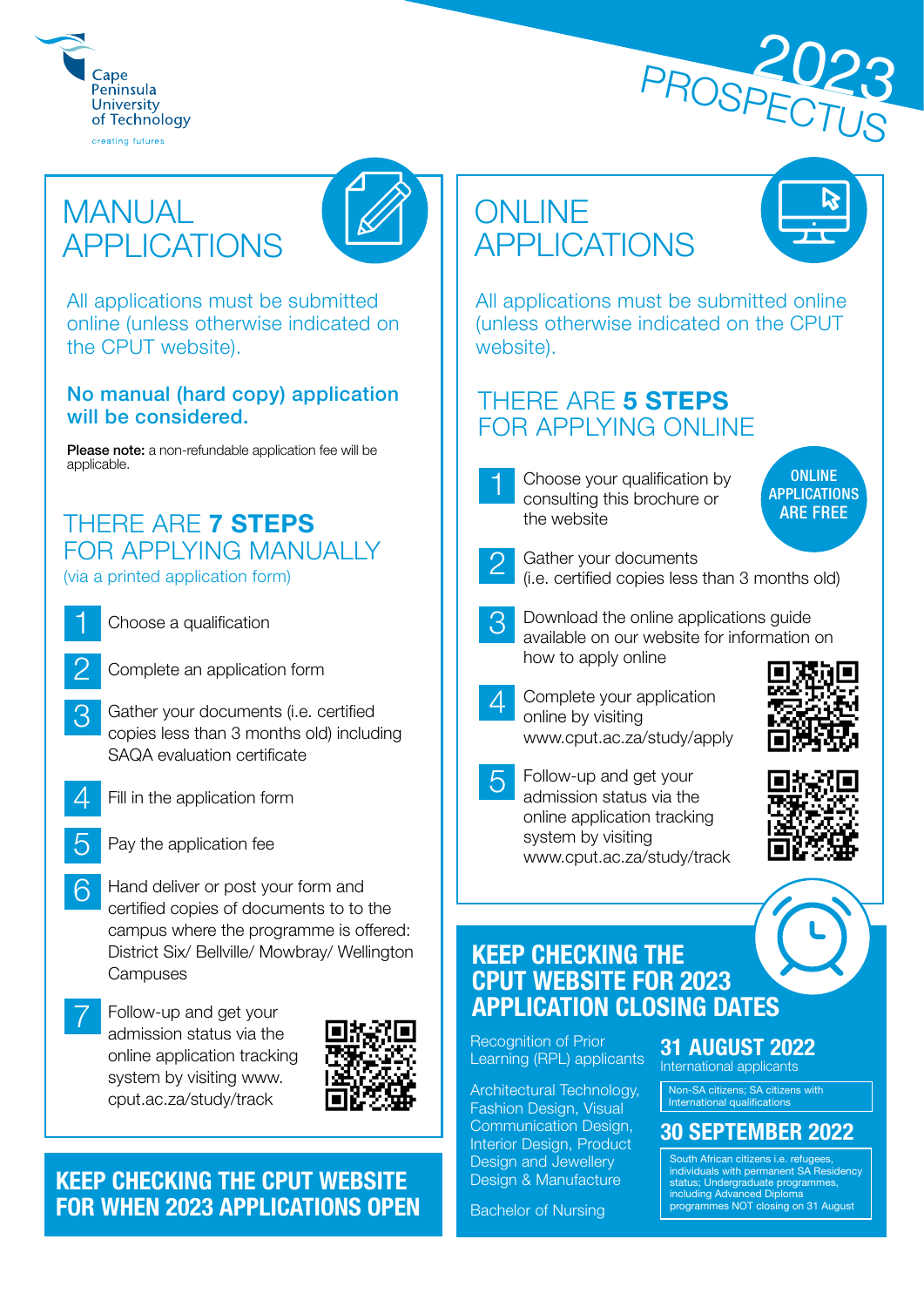



# APPLICATION STATUS

- Track the progress of your application (selection outcome) by visiting www.cput.ac.za/study/track
- Official letters containing your application status will be available for download when ready.



# DO YOU NEED FINANCIAL AID?

Various bursaries, merit awards and loans are available. Call our team at the Financial Aid Office for more information:

www.cput.ac.za/study/funding/undergraduate

# WHAT WILL IT COST?



Our course fees vary, are reviewed annually, and are subject to change. Fees are payable in advance. Here's what you should know:

R1 750 This amount is payable within two weeks of confirmation of acceptance for first year studies. The amount paid to secure your place is credited to your student account. Should you fail to take up your place, this amount will be refunded after Registration has been concluded. R3 500 Must be paid in full before registration in January of your academic year. 5% discount is granted If payment in full is received for annual fees by the end of February 2.5% discount is granted for first semester fees paid in full by the end February 2.5% discount is granted for second semester fees paid

in full by the end August

The balance of your fees is payable in 10 monthly instalments, from February to November



W www.cput.ac.za/study/fees

# ARE YOU AN INTERNATIONAL APPLICANT?



Students registering for the first time MUST apply for study visas from their countries. Only returning students MAY renew their visas in SA.

# Make sure you meet the selection criteria.

You will be required to submit the following documents (certified copies less than three (3) months old):

- All qualification documents
- Academic transcripts
- Final certificates
- SAQA certificate (compulsory for all International applicants)
- Passport or Refugee/ Asylum Seeker Permit

Certificates in foreign languages should be submitted, together with English translations completed by a sworn translator. Once you receive an official letter of acceptance and letter of intent from the Application & Registration Centre (ARC) of CPUT, apply to the SA Trade Representative closest to your home for a study permit.



# STUDY VISAS

International applicants are required to apply for a student permit by completing Form BI-1738. You may apply at the Department of Home Affairs or to the SA High Commission, if you are applying from your home country.

Students using a passport should register to study with a valid study permit, which clearly indicates that student is taking up studies at CPUT not any other university or college in South Africa.

In addition to the payment listed for South African applications at registration, all foreign applicants (excluding refugees and individuals with permanent resident status) will be required to pay the following fees:



- R1 500 administrative fee (non-refundable, once-off payment for all applicants registering for the first time – except for refugees and applicants with permanent resident status in SA)
- An upfront payment of 50% towards tuition fees MUST be paid before registration
- The balance of the fees for the year must be paid by 31 May of the year of study.
- 12 months South African Medical Aid letter (certificate) MUST also be included when registering.

International applicants (except those from African and SADC countries, as well as refugees) pay double the fees that South African students are required to pay.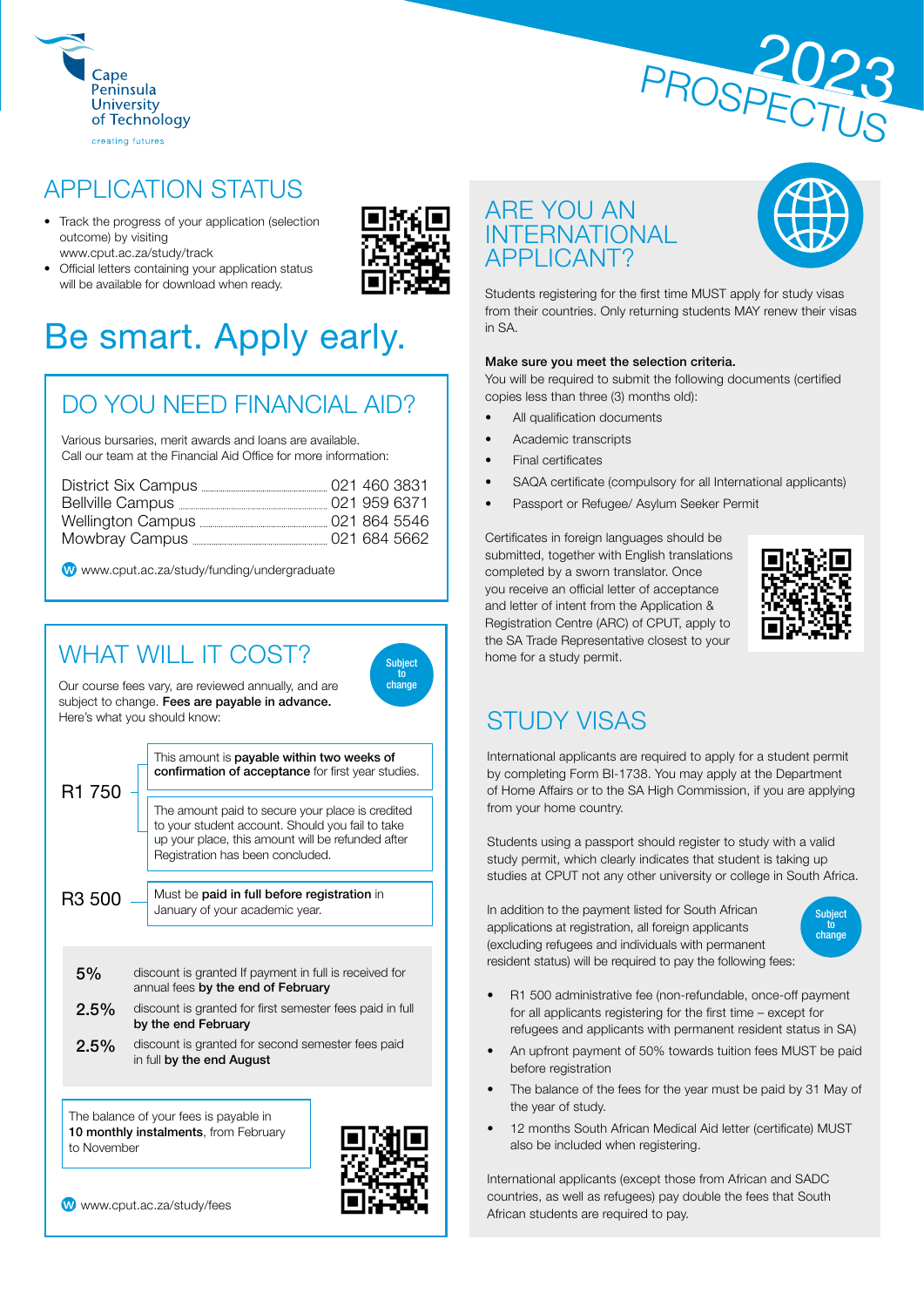# **English**

Mathematics or Mathematical Literacy Physical Science Life Science

# DIPLOMA IN AGRICULTURE; DIPLOMA IN AGRICULTURAL MANAGEMENT

Agriculturalists are involved in the management of the agricultural industry, which includes animal production, crop production, viticulture, and oenology. They are actively involved in day-to-day farming activities, including planning, care of, and harvesting of agricultural products.

# Who would like this

People who enjoy working outdoors and are interested in the agriculture sector.

# **Future care**

Private and commercial farms, government organisations, laboratories, agricultural research, quality control, production and marketing.

# DIPLOMA IN BIOTECHNOLOGY

Biotechnologists are involved in the industrial use of living organisms (or parts of organisms) to produce food, drugs, and other products. This ranges from fermentation, plant, and animal hybridization, to genomics.

# Who would like this

People who enjoy science and laboratory work.

# Future caree

Pharmaceutical companies, chemical manufacturers, the food industry.

# DIPLOMA IN ANALYTICAL **CHEMISTRY**

Chemistry is a "central science" which involves many scientific fields. It deals with matter and its changes, and seeks to understand the composition of substances for practical use in order to meet society's needs. Chemists are concerned with the production and use of energy.

### Who would like this

People who enjoy science and laboratory work.

### **Future car**

Mining, pharmaceutical, forensics, education, petrochemical, agriculture, food companies, or industry.

# DIPLOMA IN CONSUMER SCIENCE: FOOD & NUTRITION

Graduates are trained for the convenience food manufacturing, retail and food service industries. They are involved in the development and production of convenience food products and in management within the food retail and food service industries.

# Who would like this

People who have a passion for food and an interest in the well being of the consumer.

### Future caree

Convenience food manufacturing industry, retail industry, food service industry.

# DIPLOMA IN ENVIRONMENTAL MANAGEMENT

Graduates manage environmental issues such as water demand, energy and transport impacts, environmental impact assessments, and environmental policies.

### Who would like this

People who are interested in protecting the environment.

# Future career

Government departments such as the Department of Environmental Affairs and Tourism, Water Affairs and Forestry, manufacturing and processing industries, and consulting companies.

# BACHELOR IN ENVIRONMENTAL HEALTH

The task of the Environmental Health Practitioner is determined by legislation and the scope of practice, which is directed to ensure a safe and healthy environment for the public through the monitoring of water quality, food safety and sanitation standards amongst others.

# Who would like this

People who are interested in working in the outdoor environment and within communities.

# Future career

As a Health Professions Council of SA registered EHP one operates within the district health system of South Africa. Local authorities are the guardians of environmental health and are the main employers. EHPs can also work in industry, as consultants, or for various government departments.

# DIPLOMA IN HORTICULTURE

Horticulturalists propagate, cultivate and maintain plants to promote the use of plant material for the improvement of the built environment.

# Who would like this

People who enjoy cultivation and growing of plants for ornamental, food and cut flower for aesthetic purposes.

# Future career

Private sector of wholesale / retail nurseries, landscape industry, Departments of Agriculture and Public Works, SANBI, SANPARKS and municipalities.

# DIPLOMA IN LANDSCAPE **ARCHITECTURE**

Landscape technicians apply their knowledge of the use of ornamental plants and hard landscaping materials to design, implement and manage landscape projects. They create spaces that are aesthetically pleasing, functional, and ecologically sustainable.

# Who would like this

People who enjoy design and drawing in an office environment.

# Future career

Register as a professional landscape architect to work for architectural firms and landscape project developments.

# DIPLOMA IN MATHEMATICAL **SCIENCES**

Graduates apply a broad range of advanced mathematical, statistical and computational techniques to analyse data and solve real-world problems.

# Who would like this

People with a keen interest in Mathematics and who want to develop their analytical and problemsolving skills; people who like the challenges brought on by real-world problems.

# Future career

Financial sector, such as banks, investment firms and insurance companies, manufacturing industries, the commerce sector, science and technology sector, research organisations.

# DIPLOMA IN FOOD TECHNOLOGY

Food technologists are involved in the large-scale production and preservation of foods as well as the development and analysis of foodstuffs in industrial food processing facilities. They are also involved with quality assurance processing technology, chemistry and microbiology.

# Who would like this

People who enjoy working in the science laboratory, who pay attention to detail, have innovative skills, and an interest in food processing and the food industry.

# Future caree

Job opportunities abound in food processing and manufacturing companies, regulatory and research environments, as well as selfemployment.

# DIPLOMA IN NATURE CONSERVATION

Nature conervationists are concerned with the management of natural resources with the purpose of protecting and sustaining biodiversity in species, ecosystems, the evolutionary process, as well as human culture and society.

# Who would like this

People who are passionate about nature, enjoy the outdoors and want to make a difference in the conservation of our natural environment.

# Future career

National parks, game and nature reserves, botanical gardens, environmental NGO's, environmental consultancy firms.

# DIPLOMA IN MARINE SCIENCE

Marine scientists are involved in research and management relating to marine and coastal environments and ecosystems.

### Who would like this

People who are intrigued by the marine and coastal environments and related industries.

### Future caree

Government departments (national, provincial and local), nonprofit organisations, consultancies, private and national parks, marine and coastal reserves, research and training organisations, marine companies.

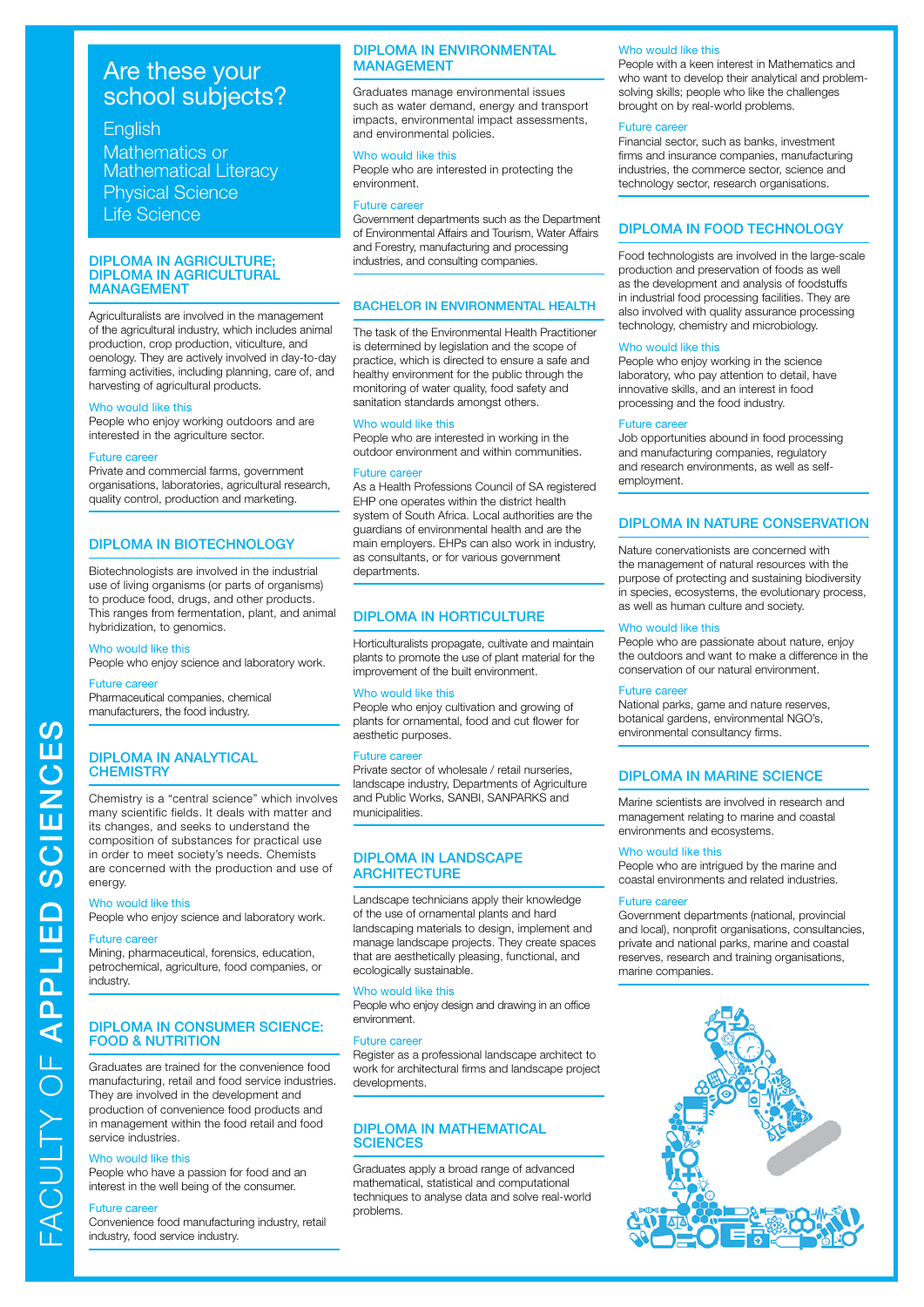| <b>DEPARTMENT</b>                                        | <b>QUALIFICATION</b>                                                                                                   |                                                                       | <b>MINIMUM APS SCORE</b>                                              | <b>METHOD</b>                                         | <b>ENGLISH</b> | <b>MATHS</b>   | <b>TECH</b>    | <b>MATHS</b>   | LIFE                                                                                                                       | <b>PHYSICAL</b> | <b>COMMENTS/ ADDITIONAL</b>                                                                                                                                                  |   |                |                                                                                                                                                     |
|----------------------------------------------------------|------------------------------------------------------------------------------------------------------------------------|-----------------------------------------------------------------------|-----------------------------------------------------------------------|-------------------------------------------------------|----------------|----------------|----------------|----------------|----------------------------------------------------------------------------------------------------------------------------|-----------------|------------------------------------------------------------------------------------------------------------------------------------------------------------------------------|---|----------------|-----------------------------------------------------------------------------------------------------------------------------------------------------|
|                                                          |                                                                                                                        | <b>ECP</b>                                                            | <b>MAINSTREAM</b>                                                     | <b>OPTION</b>                                         | (HL or FAL)    |                | <b>MATHS</b>   | LІТ            | <b>SCIENCES</b>                                                                                                            | <b>SCIENCES</b> | <b>REQUIREMENTS</b><br><b>ECP:</b> Subject to space,<br>students may be admitted<br>with:                                                                                    |   |                |                                                                                                                                                     |
| <b>AGRICULTURE</b>                                       | Diploma in<br>Agriculture                                                                                              | 28 with Maths;<br>29 with Tech<br>Maths                               | 30 with Maths;<br>31 with Tech<br><b>Maths</b>                        | To find out<br>how to<br>calculate<br>your APS        | $\overline{4}$ | 3              | $\overline{4}$ |                | $\overline{4}$                                                                                                             | $\overline{4}$  | Life Sciences or<br><b>Physical Sciences</b>                                                                                                                                 |   |                |                                                                                                                                                     |
|                                                          | Diploma in<br>Agricultural<br>Management                                                                               | 28 with Maths:<br>29 with Tech<br>Maths:<br>30 with Maths<br>Literacy | 30 with Maths:<br>31 with Tech<br>Maths:<br>32 with Maths<br>Literacy | score see<br>method<br>1 on the<br>reverse<br>of this | $\overline{4}$ | 3              | $\overline{4}$ | 5              | $\overline{4}$                                                                                                             | $\overline{4}$  | Life Sciences or<br><b>Physical Sciences</b>                                                                                                                                 |   |                |                                                                                                                                                     |
| <b>CHEMISTRY</b>                                         | Diploma in<br>Analytical<br>Chemistry                                                                                  | 28 with Maths;<br>29 with Tech<br>Maths                               | 30 with Maths:<br>31 with Tech<br>Maths                               | brochure                                              | $\overline{4}$ | $\overline{4}$ | 5              |                |                                                                                                                            | $\overline{4}$  | 45% or above in<br>Maths or Physical<br>Sciences if the other<br>one is 50% or above                                                                                         |   |                |                                                                                                                                                     |
| <b>BIOTECHNOLOGY</b><br>& CONSUMER<br><b>SCIENCES</b>    | Diploma in<br>Biotechnology                                                                                            | 28 with Maths:<br>29 with Tech<br>Maths                               | 30 with Maths:<br>31 with Tech<br>Maths                               |                                                       | $\overline{4}$ | $\overline{4}$ | 5              |                | $\overline{4}$                                                                                                             | $\overline{4}$  | 45% or above in<br>Maths or Physical<br>Sciences or Life<br>Sciences or English<br>if the other three are<br>50% or above                                                    |   |                |                                                                                                                                                     |
|                                                          | Diploma in<br>Consumer<br>Science: Food<br>& Nutrition                                                                 | 26 with Maths;<br>27 with Tech<br>Maths                               | 28 with Maths:<br>29 with Tech<br>Maths                               |                                                       | $\overline{4}$ | 3              | $\overline{4}$ |                |                                                                                                                            | $\overline{4}$  |                                                                                                                                                                              |   |                |                                                                                                                                                     |
| <b>ENVIRONMENTAL</b><br>& OCCUPATIONAL<br><b>STUDIES</b> | Diploma of<br>Environmental<br>Management                                                                              | 26 with Maths:<br>28 with Maths<br>Literacy                           | 28 with Maths:<br>30 with Maths<br>Literacy                           |                                                       | $\overline{4}$ | 3              |                | 5              | $\overline{4}$                                                                                                             | 3               | Mathematics or<br>Mathematical Literacy;<br>Life Sciences or<br>Geography<br>At least 50% (4) for<br>Geography or Life<br>Sciences                                           |   |                |                                                                                                                                                     |
|                                                          | Bachelor of<br>Environmental<br>Health                                                                                 | 30 with Maths;<br>31 with Tech<br>Maths                               | 32 with Maths;<br>33 with Tech<br>Maths                               |                                                       | $\overline{4}$ | $\overline{4}$ | 5              |                | $\overline{4}$                                                                                                             | $\overline{4}$  |                                                                                                                                                                              |   |                |                                                                                                                                                     |
| <b>FOOD SCIENCE</b><br>& TECHNOLOGY                      | 28 with Maths;<br>30 with Maths;<br>Diploma<br>in Food<br>29 with Tech<br>31 with Tech<br>Technology<br>Maths<br>Maths |                                                                       | $\overline{4}$                                                        | $\overline{4}$                                        | 5              |                | $\overline{4}$ | $\overline{4}$ | 45% or above in<br>Maths or Physical<br>Sciences or Life<br>Sciences or English<br>if the other three are<br>50% and above |                 |                                                                                                                                                                              |   |                |                                                                                                                                                     |
|                                                          | Bachelor of<br><b>Food Science</b><br>& Technology                                                                     | N/A                                                                   | 32 with Maths;<br>33 with Tech<br>Maths                               |                                                       |                |                |                | $\overline{4}$ | $\overline{4}$                                                                                                             | 5               |                                                                                                                                                                              | 3 | $\overline{4}$ | Plus any two other<br>subjects (excl.<br>languages) - each at<br>a minimum of a Level<br>3 pass $(40 - 49%)$<br>(corresponding with an<br>APS of 4) |
| <b>CONSERVATION</b><br>& MARINE<br><b>SCIENCES</b>       | Diploma<br>in Marine<br>Science                                                                                        | 28 with Maths:<br>29 with Tech<br>Maths                               | 30 with Maths:<br>31 with Tech<br>Maths                               |                                                       | $\overline{4}$ | $\overline{4}$ | 5              |                |                                                                                                                            | $\overline{4}$  | At least 50% (4), in<br>any 3 other subjects,<br>except Life Orientation<br>45% or above in<br>Maths or Physical<br>Sciences if the other<br>one is 50% or above             |   |                |                                                                                                                                                     |
|                                                          | Diploma<br>in Nature<br>Conservation                                                                                   | 28 with Maths;<br>29 with Tech<br>Maths;<br>30 with Maths<br>Literacy | 30 with Maths:<br>31 with Tech<br>Maths;<br>32 with Maths<br>Literacy |                                                       | $\overline{4}$ | 3              | $\overline{4}$ | 5              | $\overline{4}$                                                                                                             |                 |                                                                                                                                                                              |   |                |                                                                                                                                                     |
| <b>MATHEMATICS &amp;</b><br><b>PHYSICS</b>               | Diploma in<br>Mathematical<br>Sciences                                                                                 | 26                                                                    | 28                                                                    |                                                       | $\overline{4}$ | $\overline{4}$ |                |                |                                                                                                                            | $\overline{4}$  | <b>Either Physical</b><br>Sciences (4), Business<br>Studies (4), Economics<br>(4),<br>Accounting (4) or<br>Geography (4)<br>At least 40% (3) for<br><b>Physical Sciences</b> |   |                |                                                                                                                                                     |
| HORTICULTURAL<br><b>SCIENCES</b>                         | Diploma in<br>Horticulture                                                                                             | 28 with Maths:<br>29 with Tech<br>Maths;<br>30 with Maths<br>Literacy | 30 with Maths:<br>31 with Tech<br>Maths:<br>32 with Maths<br>Literacy |                                                       | $\overline{4}$ | 3              | $\overline{4}$ | 5              | $\overline{4}$                                                                                                             |                 | Subject to space,<br>students may<br>be admitted to<br>the Foundation<br>Programme if they<br>have at least 40% (3)<br>for Life Sciences                                     |   |                |                                                                                                                                                     |
|                                                          | Diploma in<br>Landscape<br>Architecture                                                                                | 28 with Maths:<br>29 with Tech<br>Maths;<br>30 with Maths<br>Literacy | 30 with Maths;<br>31 with Tech<br>Maths;<br>32 with Maths<br>Literacy |                                                       | 4              | 3              | $\overline{4}$ | 5              | $\overline{4}$                                                                                                             |                 | Subject to space,<br>students may<br>be admitted to<br>the Foundation<br>Programme if they<br>have at least 40% (3)<br>for Life Sciences                                     |   |                |                                                                                                                                                     |

Meeting minimum admission requirements does not guarantee admission.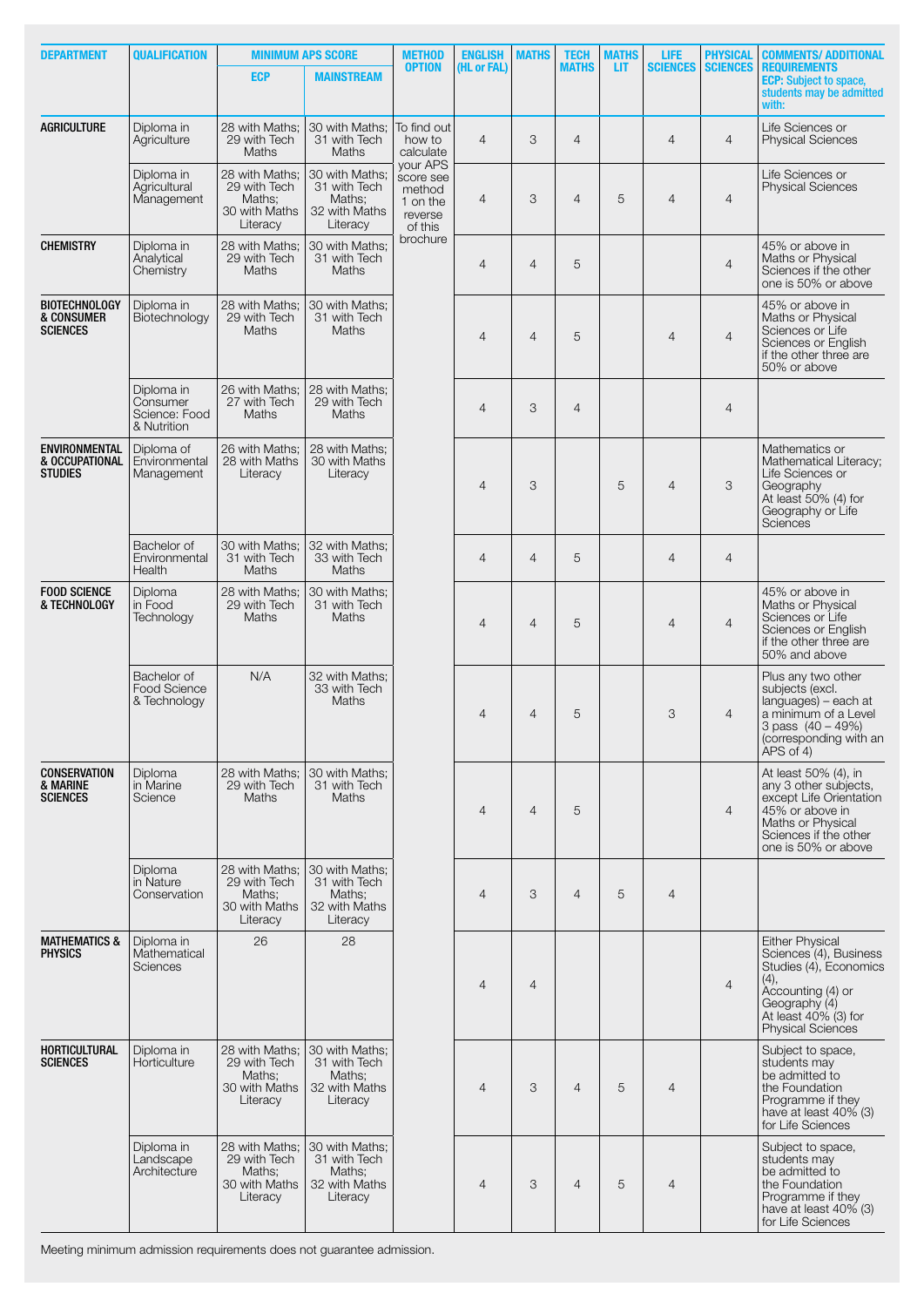# **English**

Business Studies

**Mathematics** 

Mathematical Literacy:

For certain courses only

Recommended: Accounting or Economics

# DIPLOMA IN ACCOUNTANCY

Accountants record, process and maintain financial information in a variety of industries. Through further studies gradutes also have the potential to start their own Accounting practice or reach senior levels within an organisation.

# Who would like this

People who are organised, have strong analytical skills, enjoy keeping records, working with numbers, and compiling reports.

# Future career

Most businesses and organisations, including private and governmental, e.g. Fast Moving Consumer Goods (FMCG), state departments, retail industries, etc.

# DIPLOMA IN ENTREPRENEURSHIP

Entrepreneurs play a key role in the economy by starting their own businesses, which in turn creates job opportunities, thus contributing to economic development.

# Who would like this

Those who are business savvy, innovative, and enthusiastic about starting their own business.

# Future career

Self-employment, non-profit organisations (NPOs), non-governmental organisations (NGOs), government organisations or departments, the finance/ investment sector.

# DIPLOMA IN EVENT MANAGEMENT

Event managers manage all kinds of events set within any type of environment. They oversee the entire development of an event from conceptualisation to post-event activities to ensure that it meets their client's brief and budget.

# Who would like this

Enthusiastic, organised people who enjoy working with others.

### Future career

Event companies, marketing companies, corporate environments, and the hospitality industry.

# DIPLOMA IN PUBLIC ADMINISTRATION

You will be equipped with managerial and developmental skills for public service at local, provincial and national levels of government. Various areas of public sector management, from public service delivery and policy studies to financial management.

# Who would like this

Individuals who have strong interpersonal and organisational skills, and enjoy working with people.

# Future career

Administrative and management environments of all three levels of the public sector: local, provincial, and national; semi-state (parastatal) and non-profit organisations (NPOs); education institutions, and the diplomatic corps.

# DIPLOMA IN RETAIL BUSINESS MANAGEMENT

The variety of retail and wholesale business is virtually unlimited. Many areas of retail can be explored, such as management, procurement or buying, stock control, merchandising, sales, administration, logistics, house-keeping, or finance.

# Who would like this

Those with strong interpersonal and organisational skills, and who would like to develop into successful managers in this sector.

# Future career

Department stores, hypermarkets, shopping centres, speciality stores, general dealers, chain stores, supermarkets, factory stores, boutiques and restaurants.

# DIPLOMA IN HOSPITALITY AND HOTEL **MANAGEMENT**

Hospitality managers ensure the smooth running of accommodation establishments. They oversee all hospitality aspects, including reception, housekeeping, general maintenance, budget management, and marketing.

# Who would like this

Individuals who enjoy working with people in a very busy environment, and are customer service orientated.

# Future career

Hotels, guesthouses, bed and breakfast establishments, and game lodges.

# DIPLOMA IN HOSPITALITY AND FOOD & BEVERAGE MANAGEMENT

Food and beverage managers oversee the operation of restaurants, banqueting establishments, and food service establishments. They manage all aspects of offering food and beverage, including staff management, stock control, and a number of other managerial tasks.

# Who would like this

Individuals with strong management skills and an interest in the food and beverage industry.

# Future career

Restaurants, entertainment and conference venues, banqueting facilities, events companies, catering companies, private and government departments.

# DIPLOMA IN HOSPITALITY MANAGEMENT AND PROFESSIONAL **COOKERY**

Professional cooks create mouth-watering gourmet cuisine and develop new recipes and menus. Graduates can work as chefs in any hospitality environment.



# Who would like this

Individuals who enjoy preparing food, learning new recipes, and experiencing new tastes.

# Future career

Restaurants, coffee shops, bakeries, entertainment and conference venues, banqueting facilities, events companies, catering companies, private and government departments.

# DIPLOMA IN TOURISM MANAGEMENT

A career in tourism allows for great diversity as well as specialisation. Graduates can work as travel agents, tour guides or in various areas of the travel industry.

# Who would like this

Those who are outgoing, are interested in the travel industry, and enjoy working with people.

### Future career

Accommodation and hospitality, distribution channels, transportation, travel planning, management and coordination (e.g. regional tourism organisations), and marketing.

# DIPLOMA IN REAL ESTATE

Real estate is about more than just selling property. Become multi-skilled in property marketing, building practice and property valuation services through this course.

# Who would like this

People with a keen interest in the property business.

# Future career

Real estate agencies, private sector and financial sector.

# DIPLOMA IN HUMAN RESOURCE MANAGEMENT

From recruiting employees to providing training or development and managing employee relations, individuals in HRM are involved in the management of an organisation's most valuable asset: its people.

# Who would like this

People who are organised and are interested in both the corporate and public sector's human resources.

# Future career

Small and large private organisations and the public sector provide a wealth of opportunities.

# DIPLOMA IN MANAGEMENT

You can become involved in the day-to-day management activities of an organisation. Be involved in planning, organising, controlling, coordinating, financial administration, projects and human resource management.

# Who would like this

Organised individuals who enjoy working with people.

### Future career

Small and large businesses, the public sector, consulting companies, government.

# DIPLOMA IN SPORT AND LEISURE MANAGEMENT

From managing sport teams to fitness centres, sports management offers an exciting career in the sport, fitness and wellness industry.

# Who would like this

Individuals who are interested in the business aspects of sport.

# Future career

Sport clubs, gymnasiums, government, schools, universities and recreation facilities.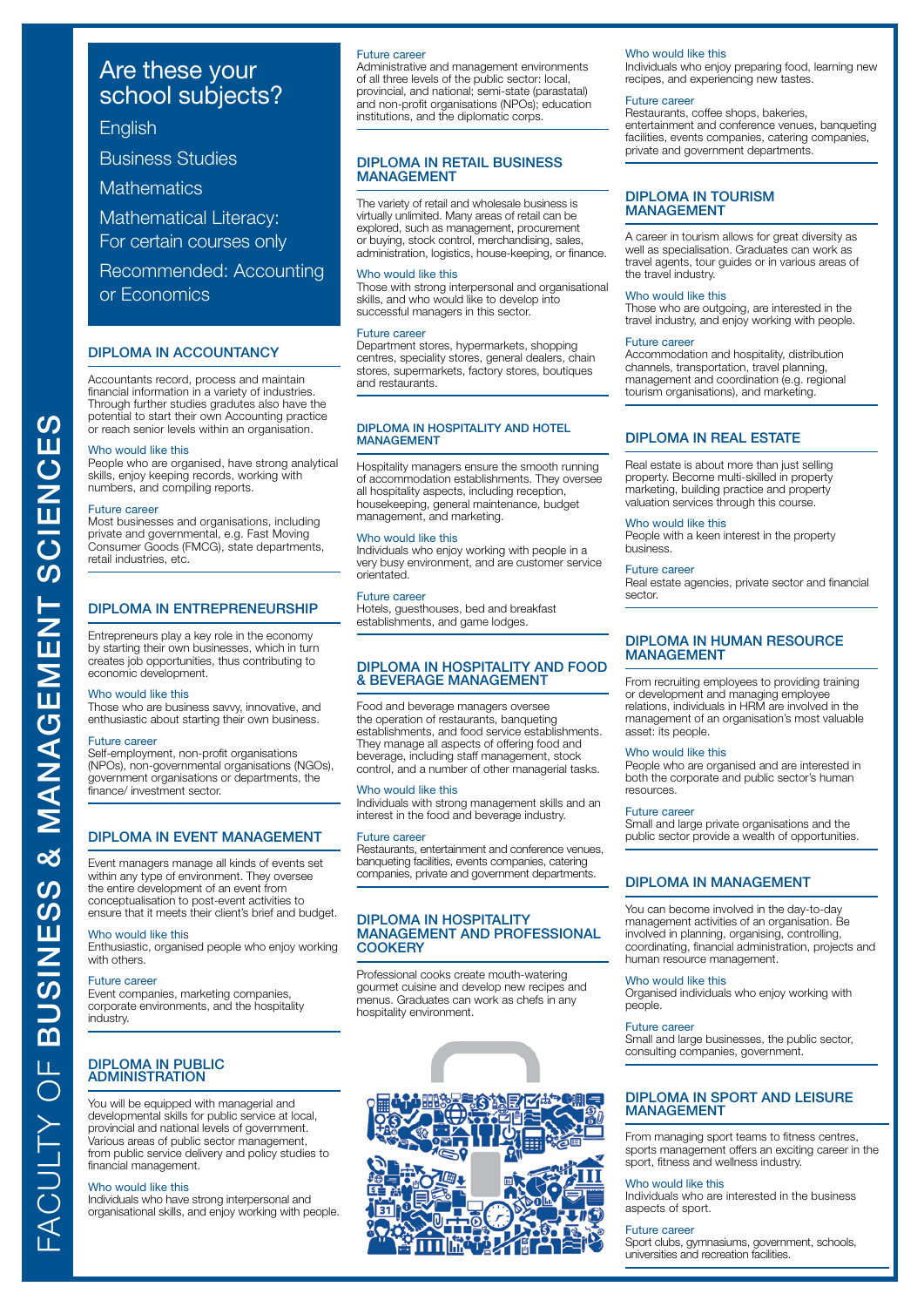# DIPLOMA IN MARKETING

Marketing is used by every organisation; it is an exciting and creative field, covering areas such as branding, advertising, market research, sales, and strategic marketing.

# Who would like this

Those with strong interpersonal skills, who are passionate, creative and go-getters.

# Future career

Marketing, media, and advertising agencies, research organisations, and production companies.

# DIPLOMA IN BUSINESS & INFORMATION ADMINISTRATION

Organisations cannot cope without people who are skilled in office management and technology; ensuring the smooth running of an organisation, through a comprehensive range of managerial, technological and communication skills.

# Who would like this

Those with good interpersonal and organisational skills.

# Future career

A variety of fields in the business, government, corporate and private sectors.

# DIPLOMA IN OPERATIONS **MANAGEMENT**

Explore the strategic management of an organisation's operations and learn how to plan an organisation's budgets, oversee production and ensure quality control.

# Who would like this

Organised individuals who enjoy working with technology.

# Future career

Production sector and engineering companies.

# BACHELOR OF PARALEGAL STUDIES

Paralegal Studies will prepare you for a wide range of existing and emerging careers in the paralegal sector and serves as both a preparatory and screening mechanism for the postgraduate LLB.

# Who would like this

Those with good interpersonal and communication skills who pay attention to detail and have a keen interest in the law and access to justice.

# Future career

Careers exist in the private and public sectors, including, government departments, courts, community-based advice offices, law offices and companies.

| <b>DEPARTMENT</b>                                                 | <b>QUALIFICATION</b>                                                       | <b>APS score</b>  | <b>METHOD</b><br><b>OPTION</b> | <b>ENGLISH</b><br>(HL or FAL) | <b>MATHS</b>   | <b>MATHS LIT</b> | <b>ACC</b> | <b>RECOMMENDATIONS AND FURTHER REQUIREMENTS</b>                                                                                                                                                                                                                                                                            |
|-------------------------------------------------------------------|----------------------------------------------------------------------------|-------------------|--------------------------------|-------------------------------|----------------|------------------|------------|----------------------------------------------------------------------------------------------------------------------------------------------------------------------------------------------------------------------------------------------------------------------------------------------------------------------------|
| <b>FINANCIAL</b>                                                  | Diploma in Accountancy                                                     | 38                | 3                              | $\overline{4}$                | $*3$           | *5               | $*4$       | Diploma in Accountancy: English (4) and one of the following: Maths(3), Maths                                                                                                                                                                                                                                              |
| <b>ACCOUNTING &amp;</b><br>TAXATION                               | Diploma in Accountancy (Extended)                                          | 35                | 3                              | $\overline{4}$                | *3             | $^{\star}4$      | *3         | $Lit(5)$ or $Acc(4)$ ;<br>Diploma in Accountancy (Extended): English (4) and one of the following:<br>Maths(3), Maths Lit(4) or Acc(3).<br>For each of the subjects Maths (excl. Maths Lit) and Accounting, the actual<br>achievement is multiplied by 2.                                                                  |
| <b>ENTREPRENEURSHIP</b>                                           | Diploma in Entrepreneurship                                                | 26                | $\mathbf{1}$                   | $\overline{4}$                | $\overline{c}$ | $\overline{4}$   |            | Including one of the following at level 4 (50%) Business Studies, Economics,                                                                                                                                                                                                                                               |
| <b>&amp; BUSINESS</b><br><b>MANAGEMENT</b>                        | Diploma in Entrepreneurship<br>(Extended)                                  | 22                | $\mathbf{1}$                   | 4                             | $\overline{c}$ | $\overline{4}$   |            | Accounting and Consumer Studies.<br>Applicants with Technical Maths at level 5 (60%) would be considered.                                                                                                                                                                                                                  |
| <b>HUMAN RESOURCE</b><br>MANAGEMENT                               | Diploma in Human Resources<br>Management                                   | 26 (M)<br>28 (ML) | $\mathbf{1}$                   | 4                             | $\mathbf{2}$   | $\overline{4}$   |            | Including one of the following: ECO, BUS, ACC (no rating required). Part-time<br>applicants must provide a letter of full-time employment, preferably in an HR<br>environment.                                                                                                                                             |
|                                                                   | Diploma in Human Resources<br>Management (Extended)                        | 24 (M)<br>26 (ML) | $\mathbf{1}$                   | 4                             | $\overline{c}$ | $\overline{4}$   |            | Including one of the following: ECO, BUS, ACC (no rating required).                                                                                                                                                                                                                                                        |
| <b>MANAGEMENT</b><br>& PROJECT<br><b>MANAGEMENT</b>               | Diploma in Management                                                      | 28 (M)<br>30 (ML) | 1                              | 4                             | $\overline{2}$ | $\overline{4}$   |            | Including one of the following: ECO, BUS, ACC (no rating required). Part-time<br>applicants must provide a letter of full-time employment and preferably have<br>relevant practical (supervisory, management) experience.                                                                                                  |
|                                                                   | Diploma in Management (Extended)                                           | 24 (M)<br>26 (ML) | $\mathbf{1}$                   | $\overline{4}$                | $\overline{2}$ | $\overline{4}$   |            | Including one of the following: ECO, BUS, ACC (no rating required).                                                                                                                                                                                                                                                        |
|                                                                   | Diploma in Printing Management                                             | 26                | $\mathbf{1}$                   | $\overline{4}$                | $\overline{2}$ | $\overline{4}$   |            | This qualification is available on a part-time basis only for employees in the<br>printing and packaging industries.                                                                                                                                                                                                       |
| <b>MARKETING</b>                                                  | Diploma in Marketing                                                       | 26 (M)<br>28 (ML) | $\mathbf{1}$                   | $\overline{4}$                | $\overline{c}$ | $\overline{4}$   |            | Part-time applicants must be employed full-time and have relevant practical<br>experience (i.e. marketing-related)                                                                                                                                                                                                         |
|                                                                   | Diploma in Marketing (Extended)                                            | 24 (M)<br>26 (ML) | $\mathbf{1}$                   | 4                             | $\overline{c}$ | $\overline{4}$   |            |                                                                                                                                                                                                                                                                                                                            |
| <b>BUSINESS &amp;</b><br><b>INFORMATION</b><br>ADMINISTRATION     | Diploma in Business & Information<br>Administration                        | 26 (M)<br>28 (ML) | $\mathbf{1}$                   | $\overline{4}$                | $\overline{2}$ | $\overline{4}$   |            | Including one of the following: BUS, ECO, ACC, CAT, IT (no rating required).<br>Part-time applicants must be employed (preferably in an administrative<br>environment), submit a two-page Curriculum Vitae (CV), and a letter of<br>employment from the employer.                                                          |
|                                                                   | Diploma in Business & Information<br>Administration<br>(Foundation)        | 24 (M)<br>26 (ML) | $\mathbf{1}$                   | $\overline{4}$                | $\overline{c}$ | $\overline{4}$   |            | Including one of the following: BUS, ECO, ACC, CAT, IT (no rating required).                                                                                                                                                                                                                                               |
| <b>OPERATIONS</b><br><b>MANAGEMENT</b>                            | Diploma in Operations Management                                           | 28                | $\mathbf{1}$                   | 4                             | 3              |                  |            |                                                                                                                                                                                                                                                                                                                            |
| <b>PUBLIC</b><br><b>ADMINISTRATION &amp;</b><br><b>GOVERNANCE</b> | Diploma in Public Administration                                           | 28                | $\mathbf{1}$                   | $\overline{4}$                | $\overline{2}$ | $\overline{4}$   |            | Including one of the following: ECO 3 (40%), BUS 3 (40%), ACC 3 (40%)<br>Part-time applicants should preferably be employed full-time in the public<br>sector environment.                                                                                                                                                 |
|                                                                   | Diploma in Public Administration<br>(Extended)                             | 24                | $\mathbf{1}$                   | $\overline{4}$                | $\overline{c}$ | 3                |            | Including one of the following: ECO 2 (30%), BUS 2 (30%), ACC 2 (30%).                                                                                                                                                                                                                                                     |
| RETAIL BUSINESS<br><b>MANAGEMENT</b>                              | Diploma in Retail Business<br>Management                                   | 26                | $\mathbf{1}$                   | $\overline{4}$                | $\overline{c}$ | $\overline{4}$   |            | An NSC with at least three years relevant retail experience will also be<br>considered.                                                                                                                                                                                                                                    |
| <b>TOURISM &amp; EVENT</b><br><b>MANAGEMENT</b>                   | Diploma in Tourism Management                                              | 28 (M)<br>30 (ML) | $\mathbf{1}$                   | 4                             | $\mathbf{2}$   | $\overline{4}$   |            | Including one of the following: TOUR, ECO, HS, BUS, ACC, CS, HIS, GEO<br>(no rating required). Applicants must submit a motivation letter detailing their                                                                                                                                                                  |
|                                                                   | Diploma in Tourism Management<br>(Extended)                                | 24 (M)<br>26 (ML) | $\mathbf{1}$                   | $\overline{4}$                | $\mathbf{2}$   | $\overline{4}$   |            | reasons for applying and indicating their understanding of the industry and the<br>possible career prospects.                                                                                                                                                                                                              |
|                                                                   | Diploma in Events Management                                               | 28 (M)<br>30 (ML) | $\mathbf{1}$                   | $\overline{4}$                | $\overline{2}$ | $\overline{4}$   |            | Including one of the following: TOUR, ECO, HS, BUS, ACC, CAT, IT (no rating<br>required). Applicants must submit a motivation letter detailing their reasons for<br>applying and indicating their understanding of the industry and the possible                                                                           |
|                                                                   | Diploma in Events Management<br>(Extended)                                 | 24 (M)<br>26 (ML) | $\mathbf{1}$                   | $\overline{4}$                | $\mathbf{2}$   | $\overline{4}$   |            | career prospects.                                                                                                                                                                                                                                                                                                          |
| <b>SPORT</b><br><b>MANAGEMENT</b>                                 | Diploma in Sport and Leisure<br>Management<br>Diploma in Sport and Leisure | 25 (M)<br>27 (ML) | $\mathbf{1}$                   | $\overline{4}$                | $\mathbf{2}$   | $\overline{4}$   |            | Applicants are invited to complete the form entitled "Non-Academic Review<br>Component for Sport Management" in order to inform the prospective student<br>about the Sport Industry, and allow them to indicate their involvement in sport,                                                                                |
|                                                                   | Management (Extended)                                                      | 23 (M)<br>25 (ML) | 1                              | 4                             | $\mathbf{2}$   | $\overline{4}$   |            | as well as cultural and leadership activities.<br>Participation as a player, coach or administrator at international/ national/<br>provincial level will be a recommendation. Generally, students who have met<br>the minimum requirements for admission to bachelor's degree stand a greater<br>chance of being accepted. |
| <b>CAPE TOWN HOTEL</b><br><b>SCHOOL</b>                           | Diploma in Hospitality and Hotel<br>Management                             | 26 (M)<br>28 (ML) |                                | 4                             | 2              | 4                |            | Including one of the following: ACC, CS, BUS, HS, LS, TOUR (no rating<br>required).<br>Work experience recommended. Informative one on one discussion or<br>telephonic discussion with<br>students to give an overview of the hospitality sector.                                                                          |
|                                                                   | Diploma in Hospitality and Food &<br>Beverage<br>Management                | 26 (M)<br>28 (ML) | $\mathbf{1}$                   | $\overline{4}$                | $\mathbf{2}$   | $\overline{4}$   |            | Including one of the following: ACC, CS, BUS, HS, LS, TOUR (no rating<br>required).<br>Work experience recommended. Informative one on one discussion or<br>telephonic discussion with<br>students to give an overview of the hospitality sector.                                                                          |
|                                                                   | Diploma in Hospitality Management<br>& Professional Cookery                | 26 (M)<br>28 (ML) | $\mathbf{1}$                   | $\overline{4}$                | $\overline{c}$ | $\overline{4}$   |            | Including one of the following: ACC, CS, BUS, HS, LS, TOUR (no rating required).<br>Work experience recommended. Informative one on one discussion or telephonic<br>discussion with<br>students to give an overview of the hospitality sector.                                                                             |
| UNIT FOR APPLIED<br><b>ECONOMICS</b>                              | Diploma in Real Estate                                                     | 26                | $\mathbf{1}$                   | $\overline{4}$                | $\mathbf{2}$   | $\overline{4}$   |            | Including one of the following: ECO, BUS, ACC (no rating required).<br>Part-time students must be full-time employed and have relevant practical<br>experience (real estate/property related)                                                                                                                              |
| APPLIED LEGAL<br><b>STUDIES</b>                                   | Bachelor of Paralegal Studies                                              | 30                | $\mathbf{1}$                   | $\overline{4}$                | 3              | $\overline{4}$   |            | Including one official language at level 4 (Excluding English).                                                                                                                                                                                                                                                            |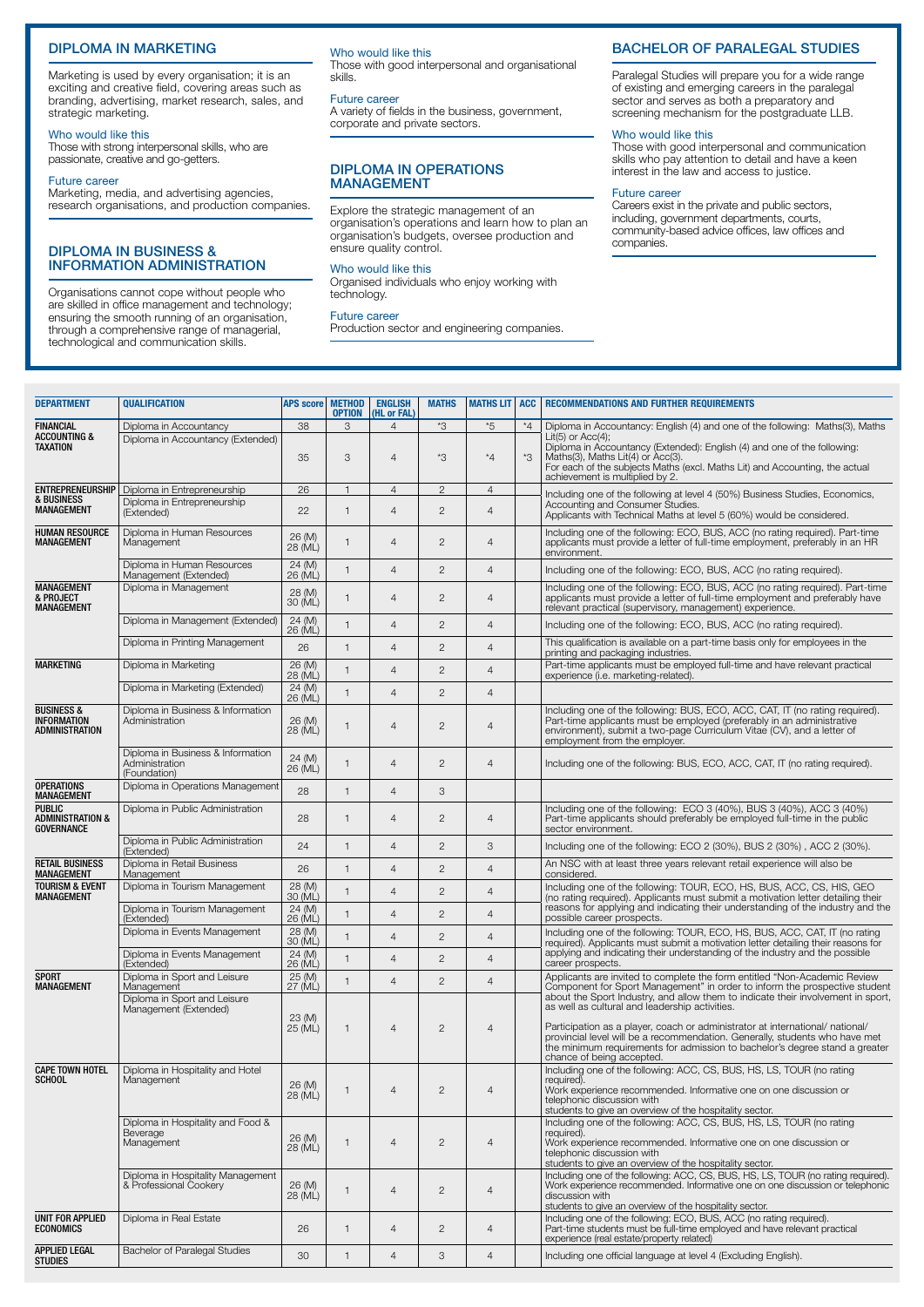# creating futures in education and teaching

# BEd SENIOR PHASE AND FURTHER EDUCATION & TRAINING

You can teach Grade 8 – 12 with the following

# (FET) electives

Business Management Economics **Accounting** English Afrikaans IsiXhosa **Mathematics** Mathematical Literacy Physics **Chemistry** Life Sciences Computer Applications Technology Engineering Graphic Design

# Two FET electives must link to one of the following Senior Phase subjects

Economic & Management Sciences or Economic & Management Sciences (Accounting) English Afrikaans isiXhosa **Mathematics** Natural Sciences **Technology** 

# GENERAL EDUCATION & TRAINING (GET)

DIPLOMA IN GRADE R TEACHING

# Currently not offered full-time.

Grade R is offered to those who wish to become a qualified Grade R teacher. Early Childhood Development (ECD) level (4) and/ or (5) (without Matric) with experience in Grade R teaching may also apply. Applicants who intend to register for this Diploma is also required to provide evidence that they are working in a Grade R classroom at a registered WCED ECD centre or school.

# A student who wishes to study for the Diploma

in Grade R are required to have the following: Matric with ECD Level (4) and/ or (5) Experience with age groups 4 years to 6 years Matric with Educare Level (5).

# BEd FOUNDATION PHASE TEACHING

Since Foundation Phase teachers are generalists and have to be able to teach all subjects in the school curriculum, the course provides for a full programme including a strong focus on Inclusive Education, Literacies, Numeracies and Grade R.

# BED INTERMEDIATE PHASE TEACHING

This degree will equip you to guide intermediate learners for acquiring the values, knowledge and skills necessary to their holistic development. The Intermediate Phases caters for learners in middle childhood and early adolescence (Grades 4 to 7).

# POSTGRADUATE CERTIFICATE IN EDUCATION

The objective of this instructional programme is to provide you with the necessary theory and practical expertise to be efficient and effective educators in the professional world. It will also give you thorough knowledge and background for the competent offering of subjects in the various bands in Further Education & Training (FET).

Successful applicants will have at least an appropriate first degree or NQF Level 6 diploma with subjects that satisfy the current requirements for employment as an educator.

# POSTGRADUATE STUDY

BEd Hons in Teaching & Leaning (BEd Hons) Magister Educationis (MEd) Doctor Educationis (DEd)



| <b>QUALIFICATION</b>                                                                                                         | <b>APS</b><br><b>METHOD</b> | <b>MINIMUM ADMISSION</b><br><b>REQUIREMENTS</b>                                                                                                                                                                                                                                                                                                                                                        | <b>ADDITIONAL INFORMATION</b>                                                                                                                                                                                                                                                                                                                       | <b>COMMENTS/ ADDITIONAL REQUIREMENTS</b>                                                                                                                                                                                                                                                                                                                                                                                                                                                                                                                                                                                                                                                                                                                                                                                                                                |
|------------------------------------------------------------------------------------------------------------------------------|-----------------------------|--------------------------------------------------------------------------------------------------------------------------------------------------------------------------------------------------------------------------------------------------------------------------------------------------------------------------------------------------------------------------------------------------------|-----------------------------------------------------------------------------------------------------------------------------------------------------------------------------------------------------------------------------------------------------------------------------------------------------------------------------------------------------|-------------------------------------------------------------------------------------------------------------------------------------------------------------------------------------------------------------------------------------------------------------------------------------------------------------------------------------------------------------------------------------------------------------------------------------------------------------------------------------------------------------------------------------------------------------------------------------------------------------------------------------------------------------------------------------------------------------------------------------------------------------------------------------------------------------------------------------------------------------------------|
| <b>BACHELOR IN EDUCATION:</b><br><b>FOUNDATION PHASE</b><br><b>TEACHING</b>                                                  | 32                          | Home Language (4)<br>First Additional Language (3)<br>(One of the languages<br>must be the language of<br>instruction)                                                                                                                                                                                                                                                                                 | Due to the limited number of<br>spaces available, admission is not<br>guaranteed.<br>Selection will be based on Grade<br>11 final results for provisional<br>acceptance and for full<br>unconditional acceptance of the<br>final National Senior Certificate<br>(NSC) and school-leaving results.                                                   | <b>NSC</b><br>• An official language with a percentage of at<br>least 50% (code rating 4)<br>• Any three other subjects on the NSC 20 credit<br>list with a percentage of at least 50% (code<br>rating 4)<br>• The language of instruction must have been<br>passed with at least 40% (code rating 3)<br>• A percentage of at least 40% (code rating<br>3) in three other subjects which includes the<br>language of instruction                                                                                                                                                                                                                                                                                                                                                                                                                                        |
| <b>BACHELOR IN EDUCATION:</b><br><b>INTERMEDIATE PHASE</b><br><b>TEACHING</b>                                                | 32                          | Home Language (4)<br>First Additional Language<br>(3)<br>(One of the languages<br>must be the language of<br>instruction)                                                                                                                                                                                                                                                                              | Due to the limited number of<br>spaces available, admission is not<br>quaranteed.<br>Selection will be based on<br>Grade 11 final results for<br>provisional acceptance and for<br>full unconditional acceptance of<br>the final NSC and school-leaving<br>results.                                                                                 | <b>OR</b><br>NCV (National Certificate Vocational), Level<br>4, issued by Council for General and Further<br><b>Education &amp; Training</b><br>1. At least 60% in three fundamental subjects,<br>including the LoLT of the institution:                                                                                                                                                                                                                                                                                                                                                                                                                                                                                                                                                                                                                                |
| <b>BACHELOR IN EDUCATION:</b><br><b>SENIOR PHASE and FURTHER</b><br><b>EDUCATION &amp; TRAINING (FET)</b><br><b>TEACHING</b> | 32                          | Home Language (4)<br>And First Additional<br>Language (3)<br>(One of the languages<br>must be the language of<br>instruction)<br>Students who wish to<br>choose one or more of the<br>following electives must<br>obtain, at NSC level, at<br>least (50%) in the following<br>subjects:<br><b>Mathematics</b><br>Accounting<br><b>Physical Science</b><br>Life Sciences<br>Mathematical Literacy (60%) | Due to the limited number of<br>spaces available, admission is not<br>guaranteed.<br>Selection will be based on<br>Grade 11 final results for<br>provisional acceptance and for<br>full unconditional acceptance of<br>the final NSC and school-leaving<br>results.<br>Language on instruction:<br>Mowbray - English<br>Wellington - Afrikaans only | • Two official languages at first additional<br>language level: Afrikaans, English, Xhosa (they<br>offer languages only at first additional level)<br>• Mathematics/ Mathematical literacy<br>• Life Orientation<br>2. Achieve at least 70% in four vocational<br>subjects, chosen from the NC (V) Level 4<br>subjects (list in Government Gazette). At least<br>two subjects must be related to the electives<br>in the specific phase the candidate apply<br>for National Senior Certificate (Prior to 2008)<br>matriculation exemption is required.<br>All applications which comply with the minimum<br>criteria will be considered in the next round of<br>selection which could include the consideration<br>of: quality of academic result, admission<br>examinations, interviews, a confidential report<br>requested from the principal of a particular school. |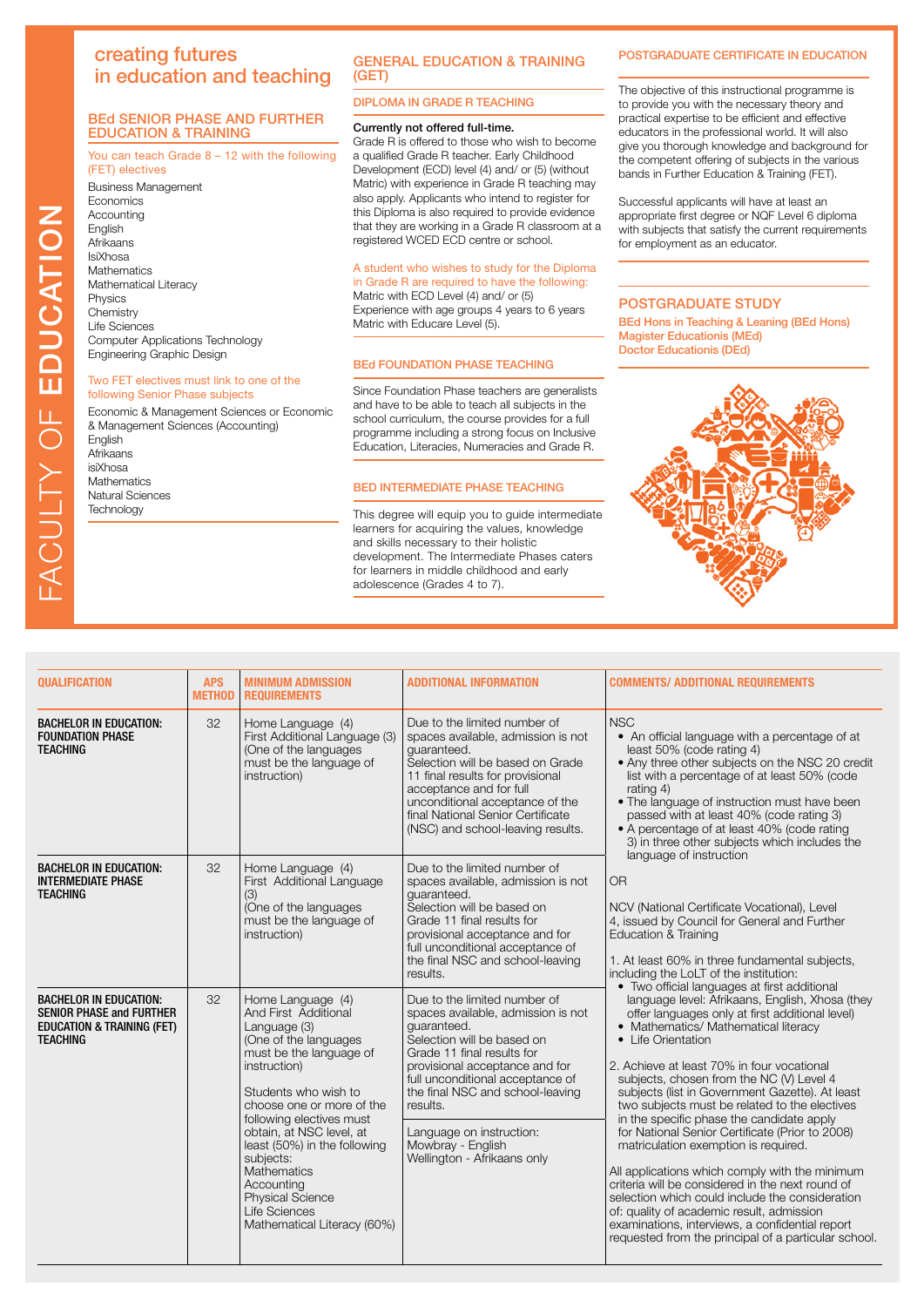English

Mathematics or Mathematical Literacy Physical Science Life Science

# HIGHER CERTIFICATE (HC) IN EMERGENCY MEDICAL CARE DIPLOMA IN EMERGENCY MEDICAL CARE

# BACHELOR OF EMERGENCY MEDICAL CARE

Emergency Medical Care (EMC) practitioners are often the first healthcare professionals at an emergency scene. They are trained to treat patients that need urgent medical care by performing pre-hospital medical procedures and also perform rescue operations.

# Who would like this

People who have an interest in the medical field and who enjoy a challenge.

# Future career

Emergency and rescue services, private emergency services, South African National Defence Force, mining industry, as well as international occupational health and safety and emergency services.

# HIGHER CERTIFICATE (HC) IN DENTAL ASSISTING

Dental Assistants are trained to assist dentists with the treatment of patients.

# Who would like this

People who have an interest in dental care.

# Future career

Dental clinics in the state and provincial structures (nationally and internationally), and private practices.

# BACHELOR OF HEALTH SCIENCE: DENTAL TECHNOLOGY

The Dental Technology profession forms part of the larger dental team, responsible for restoring oral function and aesthetic. A dental technologist/ technician is engaged with patient-specific dental work, making various dental prostheses.

# Who would like this

People who enjoy working with their hands; have a strong interest in medical science, human biology and technology; work hard and pay attention to detail.

# Future career

Dental laboratories in state and provincial structures (nationally and internationally), and private laboratories.

# BACHELOR OF HEALTH SCIENCES (BHSc) IN MEDICAL LABORATORY SCIENCE

Medical Laboratory Scientists play an important role in the healthcare sector by providing information about a patient's state of health by testing for diseases.

# Who would like this

People with an analytical mind, who enjoy a challenge and are intrigued by the human body and disease and who would love to work in a laboratory analysing specimens received from patients.

### Future career

Laboratories at blood transfusion services, private pathology practices, the National Health Laboratory Services, the Medical Research Council, forensic laboratories, veterinary practices, and pharmaceutical companies.

# DIPLOMA IN OPTICIANRY BACHELOR OF HEALTH SCIENCE IN **OPTICIANRY**

This career offers the perfect balance between working with people and modern scientific technology. A dispensing optician processes ophthalmic lenses and produces devices to correct defects in a person's vision. This entails screening before eye examinations as well as adjusting, maintaining, and repairing spectacles.

# Who would like this

People who have an interest in the medical field and enjoy working with modern technology.

# Future career

Private practices, wholesale laboratories, optical companies, public sector hospitals and clinics.

# BACHELOR OF NURSING

Nurses play a key role in the health sector. They are trained to administer care to patients and advise on health maintenance and disease prevention. Nurses also work closely with doctors and other health care professionals.

# Who would like this

People who are interested in the medical field, are compassionate, and enjoy helping people.

# **Future career**

Hospitals, private emergency services, private practices, physician offices, hospices, private companies, clinics.

# BACHELOR OF SCIENCE (BSC) IN MEDICAL IMAGING AND THERAPEUTIC SCIENCES

- 
- 
- Diagnostic Radiography Radiation Therapy Nuclear Medicine Technology Diagnostic Ultrasound
- 

With four different streams to choose from, this career combines a love of working with people with operating modern technology. Radiographers make use of various equipment for the diagnosis and treatment of disease.

# Who would like this

People with an interest in medical technology imaging and treatment, and don't mind working with sick people.

### Future career

Academic hospitals, community health centres, private and public practice (both nationally and internationally), research institutes.

# DIPLOMA IN SOMATOLOGY

Somatologists are trained to assess and provide treatments for skin and body conditions. These treatments improve people's general wellness and aesthetic appearances.

### Who would like this

People who have an interest in health and skincare, and who enjoy working with people.

# **Future career**

Health and skincare clinics, cruise liners and spas.



| <b>DEPARTMENT</b>                          | <b>OUALIFICATION</b>                                     | <b>APS</b> score                                | <b>METHOD</b><br><b>OPTION</b>               | <b>ENGLISH</b><br>(HL or FAL)              |                | <b>MATHS MATHS</b><br>TECH** | <b>MATHS</b><br>LIT**                           | <b>LIFE</b><br><b>SCIENCES</b> | <b>PHYSICAL</b><br><b>SCIENCES</b> | <b>FURTHER REQUIREMENTS</b>                                                                                                                                                                                                                                                         |                |       |                                                 |  |  |                |   |  |  |                |       |  |
|--------------------------------------------|----------------------------------------------------------|-------------------------------------------------|----------------------------------------------|--------------------------------------------|----------------|------------------------------|-------------------------------------------------|--------------------------------|------------------------------------|-------------------------------------------------------------------------------------------------------------------------------------------------------------------------------------------------------------------------------------------------------------------------------------|----------------|-------|-------------------------------------------------|--|--|----------------|---|--|--|----------------|-------|--|
| <b>BIOMEDICAL</b>                          | <b>BHSc in Medical Laboratory Sciences</b>               | $38+$                                           | To find out                                  | $\overline{4}$                             | $\overline{4}$ |                              |                                                 | 5                              | $\overline{4}$                     |                                                                                                                                                                                                                                                                                     |                |       |                                                 |  |  |                |   |  |  |                |       |  |
| <b>SCIENCES</b>                            | <b>BHSc in Medical Laboratory Sciences</b><br>(Extended) | $30 - 37$                                       | how to<br>calculate<br>your APS<br>score see | $\overline{4}$                             | $\overline{4}$ |                              |                                                 | $\Delta$                       | $\overline{4}$                     | Consideration will be given for applicants with<br>a level 3 (min 48%) in either Maths or PS,<br>subject to space availability.                                                                                                                                                     |                |       |                                                 |  |  |                |   |  |  |                |       |  |
| <b>DENTAL</b>                              | <b>HC</b> in Dental Assisting                            | $25+$                                           | method<br>1 on the                           | 3                                          | $\overline{2}$ |                              | 3                                               | 3                              |                                    |                                                                                                                                                                                                                                                                                     |                |       |                                                 |  |  |                |   |  |  |                |       |  |
| <b>SCIENCES</b>                            | <b>BHSc Dental Technology</b>                            | $33+$                                           | reverse                                      | $\overline{4}$                             | $\overline{4}$ |                              |                                                 | $\overline{A}$                 | $\overline{4}$                     |                                                                                                                                                                                                                                                                                     |                |       |                                                 |  |  |                |   |  |  |                |       |  |
|                                            | BHSc Dental Technology (ECP)                             | $27+$                                           | of this<br>brochure                          | $\overline{4}$                             | 3              |                              |                                                 | $\overline{4}$                 | $\overline{4}$                     |                                                                                                                                                                                                                                                                                     |                |       |                                                 |  |  |                |   |  |  |                |       |  |
| <b>EMERGENCY</b>                           | HC in Emergency Medical Care                             | $26+$                                           |                                              | 3                                          | 3              | $4**$                        | $6***$                                          | $\mathcal{R}$                  | $3^*$                              | As part of the selection you will be invited to                                                                                                                                                                                                                                     |                |       |                                                 |  |  |                |   |  |  |                |       |  |
| <b>MEDICAL</b><br><b>SCIENCES</b>          | Diploma in Emergency Care                                | $28+$                                           |                                              | 3                                          | 3              |                              |                                                 | 3                              | 3                                  | a selection interview, medical, physical and<br>environmental assessment                                                                                                                                                                                                            |                |       |                                                 |  |  |                |   |  |  |                |       |  |
|                                            | Bachelor of Emergency Medical Care                       | $35+$                                           |                                              | $\overline{4}$                             | $\overline{4}$ |                              |                                                 | $\overline{4}$                 | $\overline{4}$                     |                                                                                                                                                                                                                                                                                     |                |       |                                                 |  |  |                |   |  |  |                |       |  |
|                                            | Bachelor of Emergency Medical Care (ECP)                 | $30 - 34$                                       |                                              | $\overline{4}$                             | $\overline{4}$ |                              |                                                 | $\overline{4}$                 | $\overline{4}$                     | Subject to space availability, consideration will<br>be given for admitting students who received<br>between 47% - 49% for any one of the four<br>subjects (English, Mathematics, Life Science<br>and Physical Science) for the Bachelor of<br>Emergency Medical Care ECP (PBEMCX). |                |       |                                                 |  |  |                |   |  |  |                |       |  |
| <b>WELLNESS</b><br><b>SCIENCES</b>         | Diploma in Somatology                                    | 24 (with Maths);<br>25 (with Maths<br>Literacy) |                                              | $\overline{4}$                             | 3              |                              | $\overline{4}$                                  | $\overline{4}$                 |                                    |                                                                                                                                                                                                                                                                                     |                |       |                                                 |  |  |                |   |  |  |                |       |  |
| <b>NURSING</b>                             | <b>Bachelor of Nursing</b>                               | $30+$                                           |                                              |                                            |                |                              | $\overline{4}$                                  | $\overline{4}$                 |                                    | 5                                                                                                                                                                                                                                                                                   | $\overline{4}$ | $4^*$ | In addition to the application form you will be |  |  |                |   |  |  |                |       |  |
| <b>SCIENCES</b>                            | Bachelor of Nursing (ECP)                                | $27 - 29$                                       |                                              | $\overline{4}$                             | 3              |                              | $\overline{4}$                                  | $\overline{4}$                 | $4^*$                              | invited to a selection interview                                                                                                                                                                                                                                                    |                |       |                                                 |  |  |                |   |  |  |                |       |  |
| <b>OPHTHALMIC</b>                          | Diploma in Opticianry                                    | $28+$                                           |                                              | 3<br>3<br>$\overline{4}$<br>$\overline{4}$ |                | 3                            | In addition to the application form you will be |                                |                                    |                                                                                                                                                                                                                                                                                     |                |       |                                                 |  |  |                |   |  |  |                |       |  |
| <b>SCIENCES</b>                            | <b>BHSc in Opticianry</b>                                | $32+$                                           |                                              | $\overline{4}$                             | $\overline{4}$ |                              | 5                                               | $\overline{4}$                 | $\overline{4}$                     | invited to a selection interview                                                                                                                                                                                                                                                    |                |       |                                                 |  |  |                |   |  |  |                |       |  |
| <b>MEDICAL</b>                             | <b>BSc in Diagnostic Radiography</b>                     | $30+$                                           |                                              |                                            |                | $\overline{4}$               | $\overline{4}$                                  |                                |                                    | $\overline{4}$                                                                                                                                                                                                                                                                      | $4^*$          |       |                                                 |  |  |                |   |  |  |                |       |  |
| <b>IMAGING &amp;</b><br><b>THERAPEUTIC</b> | <b>BSc in Diagnostic Ultrasound</b>                      | $30+$                                           |                                              | $\overline{4}$                             | $\overline{4}$ |                              |                                                 | $\overline{4}$                 | $4^*$                              |                                                                                                                                                                                                                                                                                     |                |       |                                                 |  |  |                |   |  |  |                |       |  |
| <b>SCIENCES</b>                            | <b>BSc in Radiation Therapy</b>                          | $30+$                                           |                                              |                                            |                |                              |                                                 |                                |                                    |                                                                                                                                                                                                                                                                                     |                |       |                                                 |  |  | $\overline{4}$ | 4 |  |  | $\overline{4}$ | $4^*$ |  |
|                                            | BSc in Nuclear Medicine Technology                       | $30+$                                           |                                              | $\overline{4}$                             | $\overline{4}$ |                              |                                                 | $\overline{4}$                 | $\Delta$<br>(compulsory)           |                                                                                                                                                                                                                                                                                     |                |       |                                                 |  |  |                |   |  |  |                |       |  |

 $* =$  as alternative for Life Sciences  $** =$  as alternative for Maths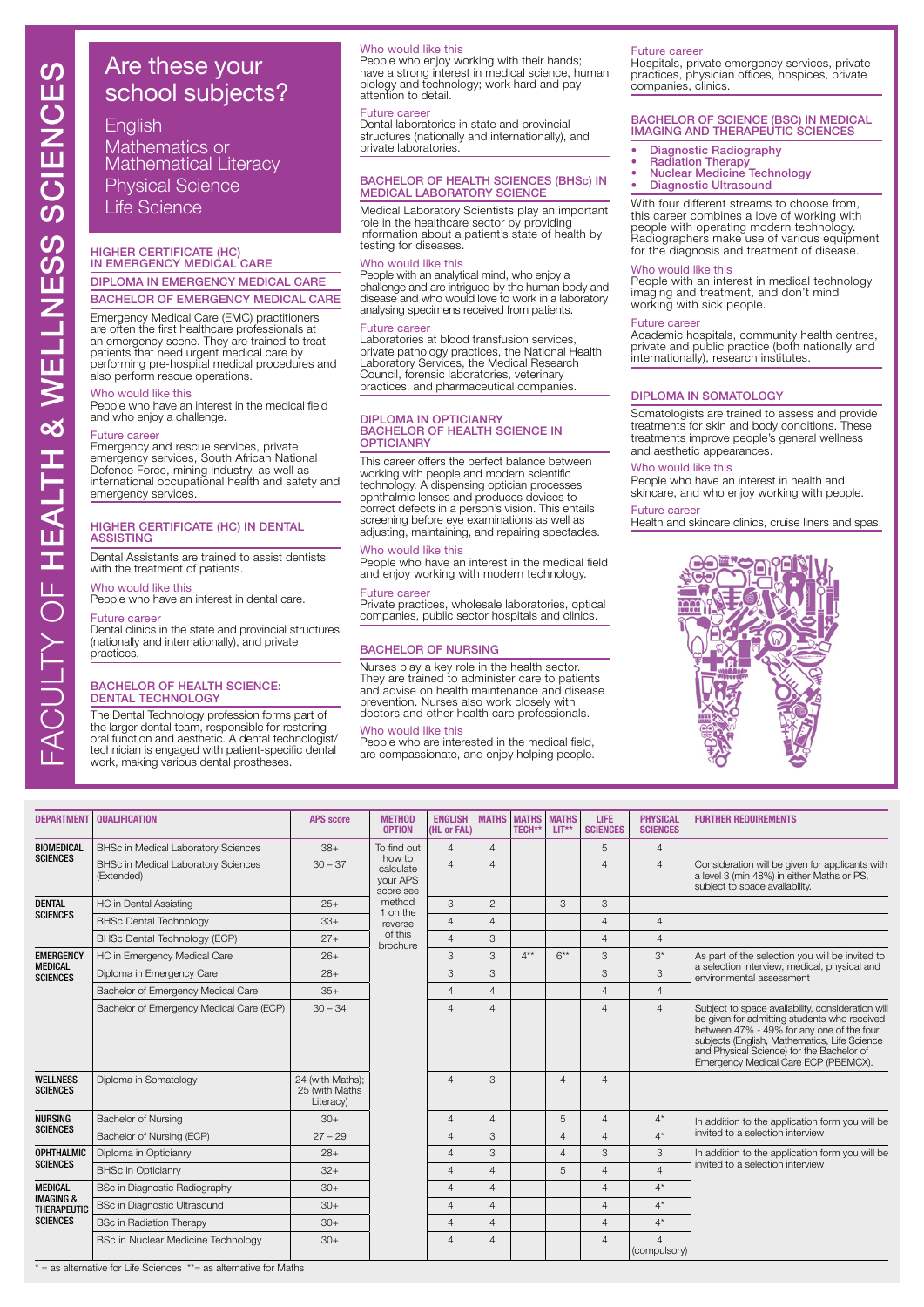English Home Language or First Additional Language Mathematics or Mathematical Literacy Technical Drawing subjects **Design Geography** Business Studies **Economics** Tourism

# DIPLOMA IN ARCHITECTURAL **TECHNOLOGY**

Architectural technologists use their knowledge and skills in construction methods, materials and innovative building design to create documentation used for the construction of buildings.

# Who would like this

People who are creative, can draw well, and have an interest in architecture and construction.

# Future career

Architectural firms, property developers and government departments.

# DIPLOMA IN FASHION

Fashion graduates are involved in the creative and technical skills of design, pattern-making, and sewing.

# Who would like this

Individuals who are creative and have a flair for fashion, style and a love of all aspects influencing clothing design.

### Future career

Clothing retail stores and clothing manufacturers. Self employment.

# DIPLOMA IN FILM PRODUCTION

The film and television industry is fast-paced and sees graduates working in various areas of the industry. Graduates are involved in script writing, production management and directing. Those who enjoy the technical aspects of the industry are involved in camera operations, editing, sound and lighting.

# Who would like this

Individuals who are creative, are interested in media production and love films.

### Future career

Students are prepared for careers in the feature film, commercial, video, television, and sound industries.

# DIPLOMA IN INFORMATION & COMMUNICATION TECHNOLOGY

- Applications Development • Communication Networks
- Multimedia Applications
- 

The widespread use of computers has resulted in an on-going need for highly-skilled information technology personnel. Applications Development graduates are prepared for careers in computer programming, IT business solutions, software development, and systems analysis design. Communication Networks graduates are prepared for careers in network development and administration. Multimedia Applications graduates are involved in the design of digital, video, websites, mobile applications, interactive games, and music videos.

# Who would like this

People who have an interest in computers and new technology.

### Future career

Information technology companies (Applications Development and Communication Networks graduates). Design industry, film industry, advertising agencies & the media industry (Multimedia Applications graduates).

# HIGHER CERTIFICATE IN INFORMATION & COMMUNICATION **TECHNOLOGY**

There is an ongoing need for a wide range of highly-skilled information technology personnel in SA. As the field is subject to rapid technological change, it requires professionals who are well trained in IT Service Management. This programme is offered in collaboration with the College of Cape Town, Northlink, and False Bay.

# Who would like this

People who have an interest in computers and new technology.

# Future career

A career path in this field ranges from an IT Service Desk Trainee to an IT Service Manager.

# DIPLOMA IN INTERIOR DESIGN

Interior designers use colour palettes, furniture, and intelligent construction methods to create spaces that are aesthetically pleasing and functional. They combine design, practical problem-solving and knowledge of construction methods in their daily work.

# Who would like this

People who are creative, artistic, enjoy hands-on work, and have an interest in interior spaces.

# Future career

Property developers, interior design and architecture firms and self-employment.

# DIPLOMA IN JEWELLERY DESIGN & **MANUFACTURE**

Graduates use their technical skills to manufacture jewellery, from preparation of metals through to final finishing. They are skilled to work in various areas of the jewellery industry, including management, marketing, and manufacturing.

# Who would like this

Individuals who are creative and enjoy manufacturing jewellery.

# Future career

Jewellery retail stores, boutiques, jewellery design studios.

# DIPLOMA IN JOURNALISM

Journalists collect, write or distribute news or other current information in various media, such as newspapers, radio and television.

# Who would like this

Individuals with a flair for language and with strong writing and analytical skills.

# Future career

Newspapers, magazines, marketing companies, public relations companies, government.

# DIPLOMA IN PHOTOGRAPHY

Photography is the art, science and practice of making, processing and delivering images to the fast-paced world of modern visual communication. This course equips students with the skills, knowledge, and discipline essential for pursuing exciting, varied and fast-paced career options.

### Who would like this

A career in photography will suit those individuals who are highly creative, self-motivated and passionate about photography; those who have a flair for creating images that communicate well within the modern media sphere.

# Future career

Commercial photography (e.g. portraiture, people and lifestyle, fashion, advertising action, architecture, nature, etc.); news photography; photojournalism; documentary photography; fine art photography; photographic post-production, etc.

# DIPLOMA IN PUBLIC RELATIONS & **COMMUNICATION**

The role of a public relations practitioner is vast, ranging from planning an exhibition or special event to developing a media strategy, writing a press release or making a corporate video.

# Who would like this

Individuals who enjoy working with people, who can multi-task, and who have excellent language and writing skills.

### Future career

Media, private and public companies, shopping malls, welfare groups, consultancies, and government departments.

# DIPLOMA IN PRODUCT DESIGN

With this course, you will become skilled in applying the design process to problems related to mass-produced products, produce conceptual sketches, technical specifications, rendered images, and physical or virtual 3D-models to communicate proposed solutions professionally.

# Who would like this

Individuals who have drawing skills and who have a keen eye for design.

# Future career

Manufacturing companies, or design-related fields such as furniture design, special effects, and props for the film industry.

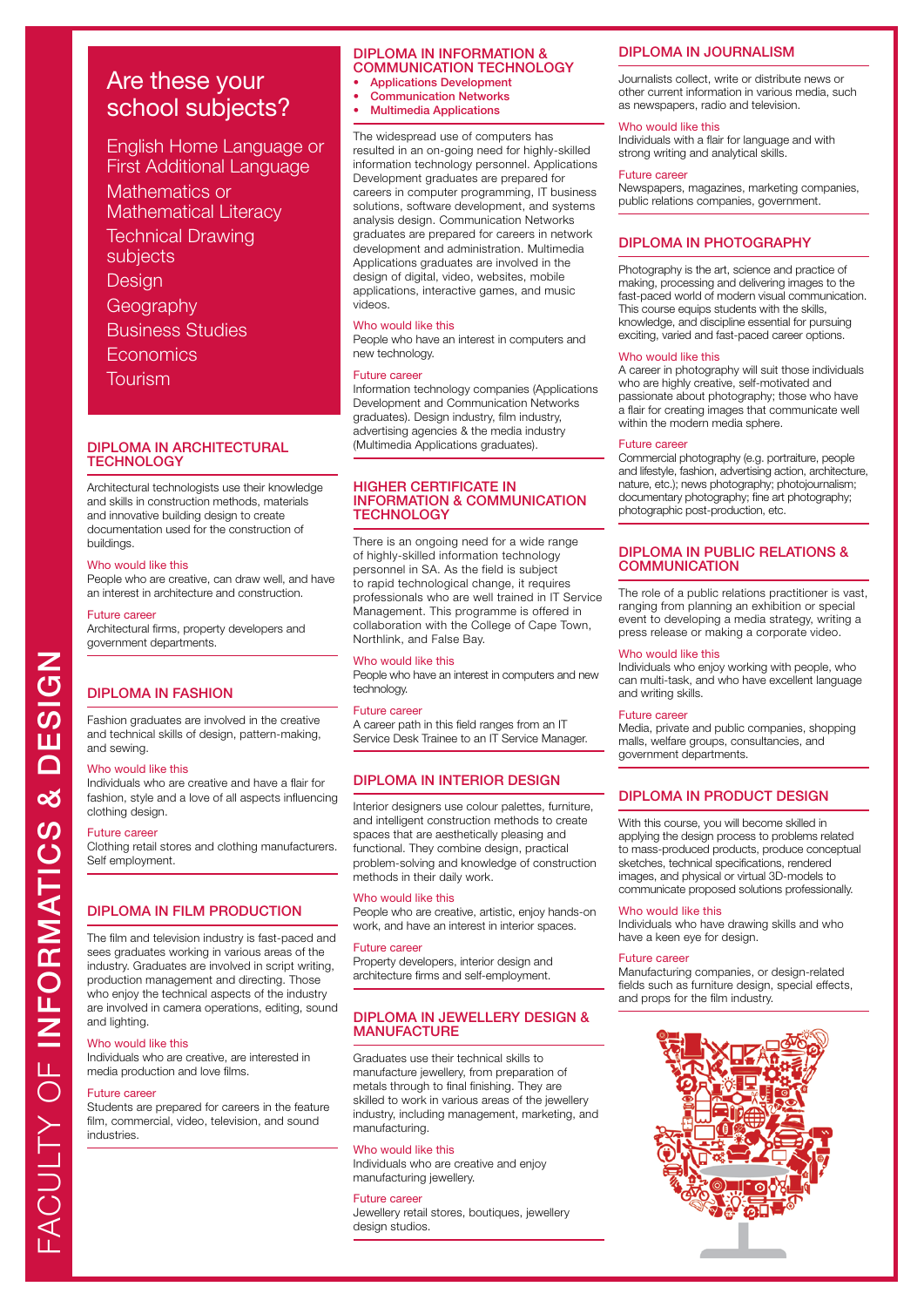# NB CLOSING DATE: 31 AUGUST

Architectural Technology

Fashion

Visual Communication Design

Interior Design

Jewellery Design & Manufacture

Product Design

# DIPLOMA IN URBAN & REGIONAL PLANNING

Urban and Regional Planners lay out and plan the extension of towns and cities. They perform land appraisals, plan surveys, and analyse and present data by using maps, graphs, diagrams, and sketches.

# Who would like this

People with an interest in the management, development and growth of cities, towns and regions, as well as the improvement and regeneration of urban environments.

# Future career

Private planning firms, property developers, local and provincial authorities, state departments and nongovernmental organisations.

# DIPLOMA IN VISUAL COMMUNICATION **DESIGN**

Visual Communication Designers communicate ideas visually to a range of target markets. Design areas include advertising, branding, corporate identity, digital and interactive design, illustration, packaging, and photography.

# Who would like this

Creative individuals who can draw well and enjoy communicating ideas through design.

# Future career

Advertising agencies, design studios, printing and publishing houses, brand agencies, in-house design, desk top publishing, promotional design, illustration, interactive, and freelance design.

| <b>DEPARTMENT</b>                         | <b>QUALIFICATION</b>                                                | <b>APS SCORE</b>      | <b>ENGLISH</b><br>(HL or<br>FAL) | <b>LANGUAGE</b><br><b>REQUIREMENTS</b> | <b>MATHS</b><br>(M) | <b>MATHS</b><br>LIT.<br>(ML) | <b>TECH</b><br><b>MATHS</b> | <b>ADDITIONAL REQUIREMENTS</b>                                                                                                                             |  |
|-------------------------------------------|---------------------------------------------------------------------|-----------------------|----------------------------------|----------------------------------------|---------------------|------------------------------|-----------------------------|------------------------------------------------------------------------------------------------------------------------------------------------------------|--|
| <b>ARCHITECTURAL</b><br><b>TECHNOLOGY</b> | Diploma in Architectural<br>Technology                              | 30 with M; 32 with ML | $\overline{4}$                   |                                        | $\overline{4}$      | 6                            | 5                           | Submission of a specified<br>portfolio or completion of an                                                                                                 |  |
| & INTERIOR DESIGN                         | Extended Curriculum<br>Architectural Technology                     | 26 with M; 28 with ML | $\overline{4}$                   |                                        | 3                   | 5                            | $\overline{4}$              | entrance exam                                                                                                                                              |  |
|                                           | Diploma in Interior Design                                          | 30 with M; 32 with ML | $\overline{4}$                   |                                        | $\overline{4}$      | 6                            | 5                           |                                                                                                                                                            |  |
|                                           | <b>Extended Curriculum</b><br><b>Interior Design</b>                | 26 with M; 28 with ML | $\overline{4}$                   |                                        | 3                   | 5                            | $\overline{4}$              |                                                                                                                                                            |  |
| <b>APPLIED DESIGN</b>                     | Diploma in Fashion                                                  | 28 with M & ML        | $\overline{4}$                   |                                        | 3                   | 5                            | $\overline{4}$              | Submission of a specified                                                                                                                                  |  |
|                                           | <b>Extended Curriculum</b><br>Fashion                               | 26 with M & ML        | $\overline{4}$                   |                                        | 2                   | $\overline{4}$               | 3                           | portfolio of prescribed work<br>which is available on the CPUT<br>website                                                                                  |  |
|                                           | Diploma in Visual<br>Communication Design                           | 28 with M & ML        | $\overline{4}$                   |                                        | 3                   | 5                            | $\overline{4}$              |                                                                                                                                                            |  |
|                                           | <b>Extended Curriculum</b><br><b>Visual Communication</b><br>Design | 26 with M & ML        | $\overline{4}$                   |                                        | 2                   | $\overline{4}$               | 3                           |                                                                                                                                                            |  |
|                                           | Diploma in Product Design                                           | 28 with M & ML        | $\overline{4}$                   |                                        | 3                   | 5                            | $\overline{4}$              |                                                                                                                                                            |  |
|                                           | <b>Extended Curriculum</b><br><b>Product Design</b>                 | 26 with M & ML        | $\overline{4}$                   |                                        | $\overline{2}$      | $\overline{4}$               | 3                           |                                                                                                                                                            |  |
|                                           | Diploma in Jewellery<br>Design & Manufacture                        | 28 with M & ML        | $\overline{4}$                   |                                        | 3                   | 5                            | $\overline{4}$              |                                                                                                                                                            |  |
|                                           | <b>Extended Curriculum</b><br>Jewellery Design and<br>Manufacture   | 26 with M & ML        | $\overline{4}$                   |                                        | 2                   | $\overline{4}$               | 3                           |                                                                                                                                                            |  |
| <b>MEDIA STUDIES</b>                      | Diploma in Film Production                                          | 30                    | 5                                |                                        |                     |                              |                             | Shortlisted applicants will be<br>required to submit a portfolio<br>or complete a visual literacy<br>assessment                                            |  |
|                                           | Diploma in Photography                                              | 30                    | $\overline{4}$                   |                                        |                     |                              |                             | A digital portfolio (requirements<br>on CPUT website) and<br>questionnaire (downloadable<br>from the CPUT website) must<br>accompany the application form. |  |
|                                           | Diploma in Journalism                                               | 32 with M; 33 with ML | 5                                | HL or FAL: 50%<br>(Excl. English)      | 3                   | $\overline{4}$               | $\overline{4}$              |                                                                                                                                                            |  |
|                                           | Diploma in Public Relations<br>& Communication                      | 28 with M; 30 with ML | 5                                | HL or FAL: 50%<br>(Excl. English)      | 2                   | $\overline{4}$               | 3                           |                                                                                                                                                            |  |
| <b>INFORMATION</b><br>TECHNOLOGY          | Diploma in Applications<br>Development                              | 36 with M; 38 with ML | $\overline{4}$                   |                                        | 3                   | 5                            | $\overline{4}$              |                                                                                                                                                            |  |
|                                           | Diploma in Communication<br><b>Networks</b>                         | 36 with M; 38 with ML | $\overline{4}$                   |                                        | 3                   | 5                            | $\overline{4}$              |                                                                                                                                                            |  |
|                                           | Diploma in Multimedia<br>Applications                               | 36 with M; 38 with ML | $\overline{4}$                   |                                        | 3                   | 5                            | $\overline{4}$              |                                                                                                                                                            |  |
|                                           | Higher Certificate in ICT                                           | 30 with M; 32 with ML | $\overline{4}$                   |                                        | 3                   | 5                            | $\overline{4}$              |                                                                                                                                                            |  |
| TOWN & REGIONAL<br><b>PLANNING</b>        | Diploma in Urban &<br>Regional Planning                             | 28 with M; 30 with ML | $\overline{4}$                   | HL or FAL<br>(Excluding English) 4     | $\overline{4}$      | 5                            | 5                           | Compulsory: Geography (4)<br>or Economics (4) or Business<br>Studies (4) or Tourism (4)                                                                    |  |

Subject to the space availability, consideration will be given for admitting students to the Design ECP programmes with: English (4); Mathematics (2) or Mathematical Literacy (4) or Technical Mathematics (3) for the following programmes only: Diploma in Fashion Design (ECP), Diploma in Visual Communication Design (ECP), Diploma in Jewellery Design and Manufacture (ECP), Diploma in Product Design (ECP). Meeting these requirements does not automatically imply that applicants will be accepted. First option for admission, selection and placement will be given. Pre-2008 matriculants must contact the faculty office for information.

NB: Please note that Technical Maths is not a compulsory subject, it merely caters for the TVET students. This applies to all of the courses.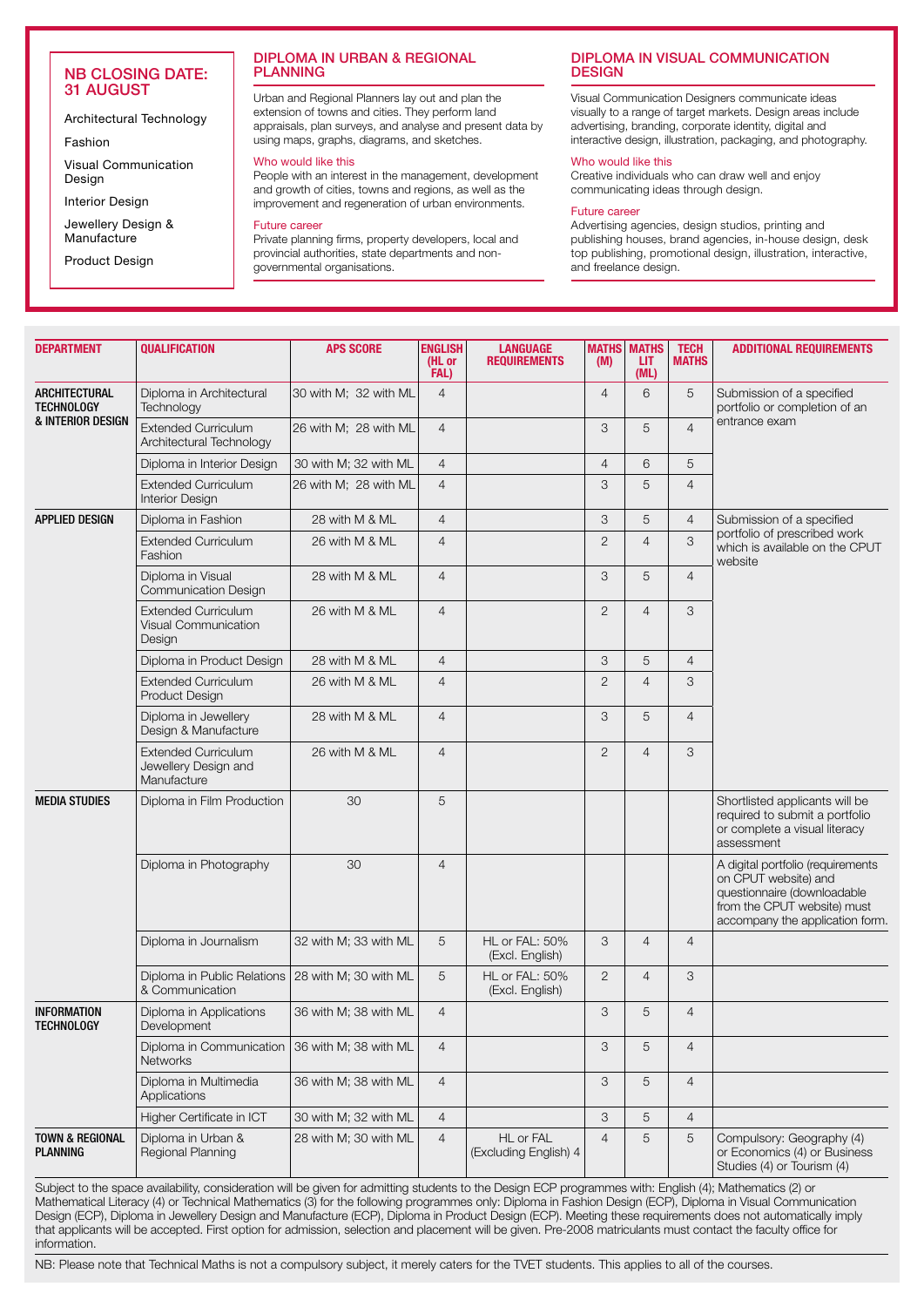# **English Mathematics** Physical Science

# DIPLOMA IN GEOMATICS BACHELOR OF GEOMATICS (SPECIALISING IN SURVEYING OR GEOGRAPHIC INFORMATION SCIENCE)

Geomatics is an umbrella term, and includes the tools and techniques used in the disciplines of land surveying, photogrammetry, remote sensing, geographic information systems (GIS), geodesy, and cartography. A surveyor is responsible for the collection, representation and management of spatial data. GIS practitioners are responsible for analysing, modelling, and presenting spatial information. Graduates work with spatial information and would be able to manipulate data and provide information about the earth to planners, engineers, environmental managers, and the commerce sector.

# Who would like this

Those interested in geography, computer science, mathematics, science, physics and information technology; have an aptitude for design, and love variety and working both indoors and outdoors.

# Future career

Research institutes, private corporations, government departments, land surveying firms, municipalities, and self-employment.

# DIPLOMA IN CONSTRUCTION

From managing the construction of new roadways to stadiums, our graduates with a building qualification are sought after in industry. They are involved in all management aspects in the construction industry.

# Who would like this

People who are interested in the construction industry and who have strong mathematical skills.

# Future career

Construction companies, consulting engineering companies and self-employment.

# DIPLOMA IN CHEMICAL ENGINEERING BACHELOR OF ENGINEERING TECHNOLOGY IN CHEMICAL ENGINEERING

Ever wondered how petrol, aspirin, vinegar, paint or gold are produced? Chemical Engineering graduates will be able to tell you the answer. These professionals are trained to convert raw materials into high value products using processing and design principles. e.g. the production of petrol and diesel from crude oil and the manufacture of chemicals, explosives, fertilizers and plastics.

### Who would like this

People who have strong mathematical, science and problem-solving skills.

# Future career

Petroleum refineries, mines, chemical processing and pharmaceutical industries, food processing and agro-allied industries; environmental engineering, financial houses, government and research organisations.

# DIPLOMA IN CIVIL ENGINEERING BACHELOR OF ENGINEERING TECHNOLOGY IN CIVIL ENGINEERING

Civil Engineers maintain and adapt the infrastructure that we depend on every day – our roads, railways and bridges; energy and water supply; waste networks and flood defences.

# Who would like this

Individuals who are innovative, logical, creative and have strong problem-solving skills.

# Future career

Consultants, contractors and government agencies.

# DIPLOMA IN CLOTHING AND TEXTILE TECHNOLOGY

If you are interested in a career as a clothing technologist, clothing buyer, production manager or stylist, then this course is the right fit for you. These professionals plan and control the production, manufacturing and retail sectors of the clothing industry.

# Who would like this

Individuals with good organisational skills, and who are natural planners.

# Future career

Clothing industry, Textile industry, and the Retail sector.

# DIPLOMA IN ELECTRICAL ENGINEERING;

# BACHELOR OF ENGINEERING TECHNOLOGY IN ELECTRICAL ENGINEERING DIPLOMA IN COMPUTER SYSTEMS;

# BACHELOR OF ENGINEERING TECHNOLOGY IN COMPUTER ENGINEERING

Electrical engineers are the driving force behind the technological age. With this qualification graduates can choose to work in various sectors of the electrical engineering industry.

### Who would like this

Individuals who enjoy electronics and who have strong mathematical skills.

# Future career

Electrical engineering companies, municipalities, Eskom, research and training organisations, and facility management companies.

# DIPLOMA IN INDUSTRIAL ENGINEERING

Industrial Engineers optimise complex processes and systems, manufacturing methods, plant layout and materials handling, production control, purchasing and stock control, quality control, work standards and industrial economics. Their main task is to ensure that the most effective and efficient processes are used to ensure improved productivity in industry.

# Who would like this

Individuals with strong planning and organisational skills and who are interested in the engineering or service sector.

### Future career

All manufacturing firms and service-based organisations.

# BACHELOR OF NAUTICAL SCIENCE

Maritime Studies graduates are seeing the world. An internationally recognised qualification, these professionals are trained to work aboard ships, with their duties ranging from navigating to supervising cargo operations in the ports. They are employed by the Merchant Navy as Navigators.

# Who would like this

Individuals who have a love for the ocean and who are interested in shipping.

# Future career

Shipping and maritime industry.

# DIPLOMA IN MECHANICAL **ENGINEERING**

Graduates use mechanical engineering techniques and mechanical engineering knowledge to solve engineering problems. This exciting career offers graduates a wide choice of career paths, from manufacturing race cars to building satellites.

### Who would like this

Individuals who have strong analytical skills and who are interested in engineering.

# Future career

Mining companies, automotive plants, engineering and production companies, building service contractors and consulting engineers.

# DIPLOMA IN MECHANICAL ENGINEERING IN MECHATRONICS

From designing machines that bottle cool drinks to labelling packages, graduates make use of their skills in electronics, software and mechanical engineering for the design and manufacture of products and processes.

# Who would like this

Individuals who are interested in all areas of engineering and who enjoy solving problems.

# Future career

Manufacturing companies, engineering consulting agencies.

# BACHELOR OF MARINE ENGINEERING

Graduates from this programme have combined their love for shipping with their interest in mechanical engineering. An internationallyrecognised qualification, these professionals' tasks include maintenance of the marine engineering propulsion plant and equipment.

### Who would like this

Individuals who have a love for the ocean and who are interested in shipping.

# Future career

Shipping and maritime industry.